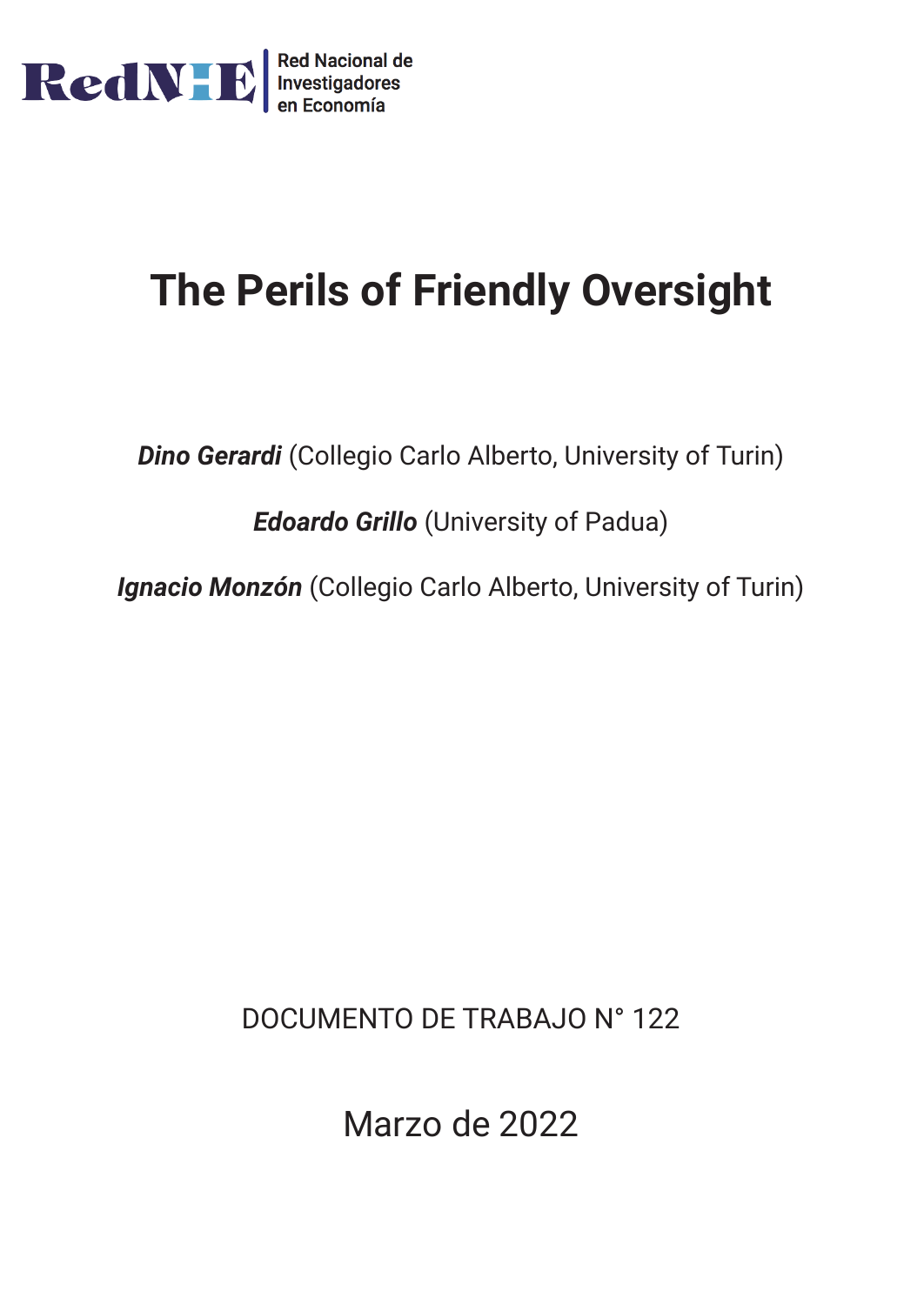Los documentos de trabajo de la RedNIE se difunden con el propósito de generar comentarios y debate, no habiendo estado sujetos a revisión de pares. Las opiniones expresadas en este trabajo son de los autores y no necesariamente representan las opiniones de la RedNIE o su Comisión **Directiva** 

The RedNIE working papers are disseminated for the purpose of generating comments and debate, and have not been subjected to peer review. The opinions expressed in this paper are exclusively those of the authors and do not necessarily represent the opinions of the RedNIE or its Board of Directors.

Citar como:

Gerardi, Dino, Edoardo Grillo, e Ignacio Monzón (2022). The Perils of Friendly Oversight. *Documento de trabajo RedNIE N°122*.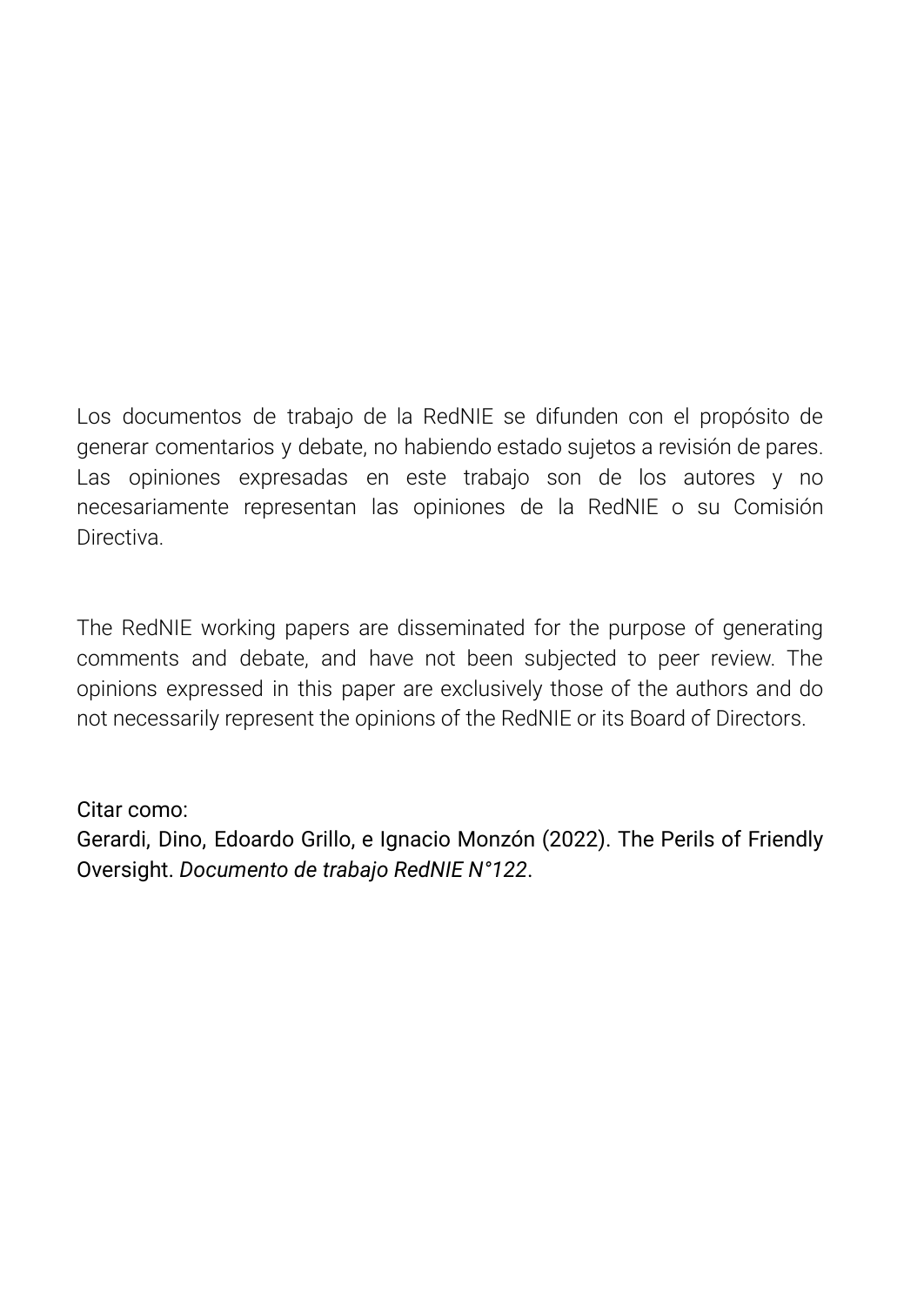# The Perils of Friendly Oversight\*

Dino Gerardi<sup>†</sup> Edoardo Grillo<sup>‡</sup> Ignacio Monzón<sup>§</sup>

November 23, 2021

#### **Abstract**

Decision makers often rely on experts' evaluations to decide on complex proposals. Proponents want the approval of their proposals and can work to improve their quality. The scrutiny of experts ought to push proponents to work harder, leading to high-quality proposals. Experts, however, have their own agendas: they may favor or oppose the proposals under their scrutiny. We study how the expert's agenda affects the likelihood that proposals are approved and their quality. We show that an expert in favor of a proposal can be detrimental towards its approval. This happens when it is easy to incentivize the proponent to work and when the status quo alternative is not too attractive.

**Keywords:** information transmission, moral hazard, oversight, persuasion

**JEL Classification:** D72, D73, D82, D83

†University of Turin and Collegio Carlo Alberto. Email: dino.gerardi@carloalberto.org

<sup>\*</sup>We thank Jacopo Bizzotto, Federico Boffa, Leandro Gorno, Juan S. Morales, Santiago Oliveros, Amedeo Piolatto and Carlo Prato for valuable comments.

<sup>‡</sup>University of Padua. Email: edoardo.grillo@unipd.it

<sup>§</sup>University of Turin and Collegio Carlo Alberto. Email: ignacio@carloalberto.org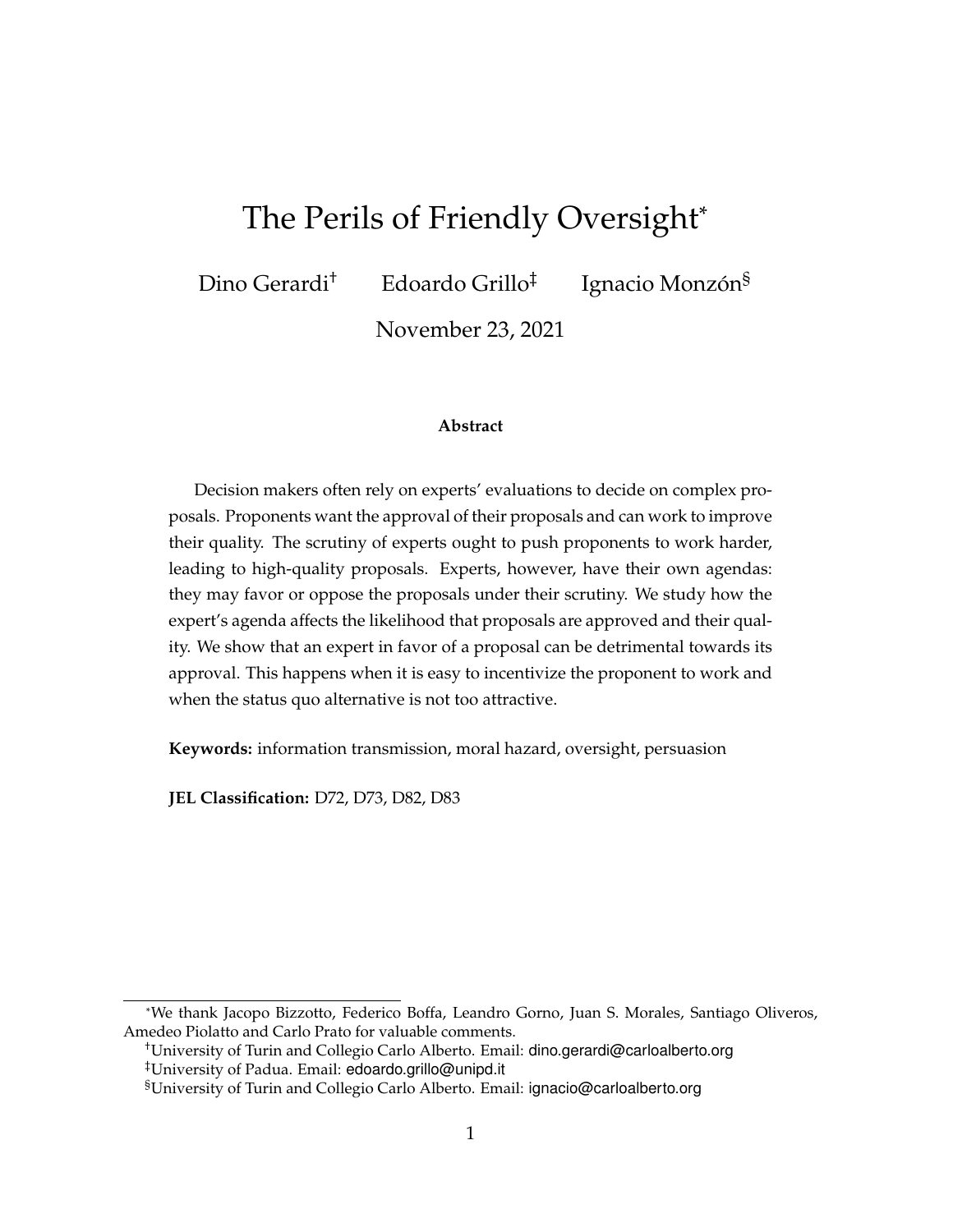# **1 Introduction**

Oftentimes, decision makers must decide on complex proposals but lack the necessary expertise to evaluate them. They can then resort to experts with the technical competence to correctly assess proposals. For example, a local government who must decide whether to authorize the development of a potentially polluting firm relies on specialized agencies to assess the firm's environmental plan. Similarly, when the CEO of a company proposes an acquisition, shareholders decide only after receiving the due diligence from a consulting company. Finally, when the executive branch proposes a bill, the legislature holds hearings where experts evaluate the bill, and only afterwards the legislature votes on it.

In many economic and political environments, there is a conflict of interest between those submitting proposals and decision makers. While those submitting proposals want to push them through, decision makers only want to approve proposals of high quality. In these environments, the scrutiny by expert authorities ought to press proponents to design better proposals and, ultimately, ought to improve the quality of implemented proposals. For example, the oversight of expert agencies should make firms strive to reduce their environmental impact. Similarly, due diligence should push CEOs to work hard and propose acquisitions that create value for shareholders. Finally, hearings during the legislative process should press politicians to craft high-quality bills.

Authorities, however, may have their own agendas. A captured agency may look the other way to help get a development plan approved even if it poses environmental hazards. A standing committee controlled by the minority can block reforms, even when the society would benefit from them.

We study how the alignment or misalignment of interest between the proponent and an oversight authority affects the likelihood that proposals are approved. We find that friendly authorities can have the unintended effect of preventing the adoption of proposals, and that this happens when such adoption is needed the most.

To fix ideas, we focus on the following simple environment. A politician (e.g., the executive) proposes a reform and a constituency (e.g., the legislature) then decides whether to approve it or to reject it, maintaining a *status quo*. The reform can be either of high quality or of low quality. The constituency prefers the reform to the status quo only if the reform is of high quality. The politician always wants the reform to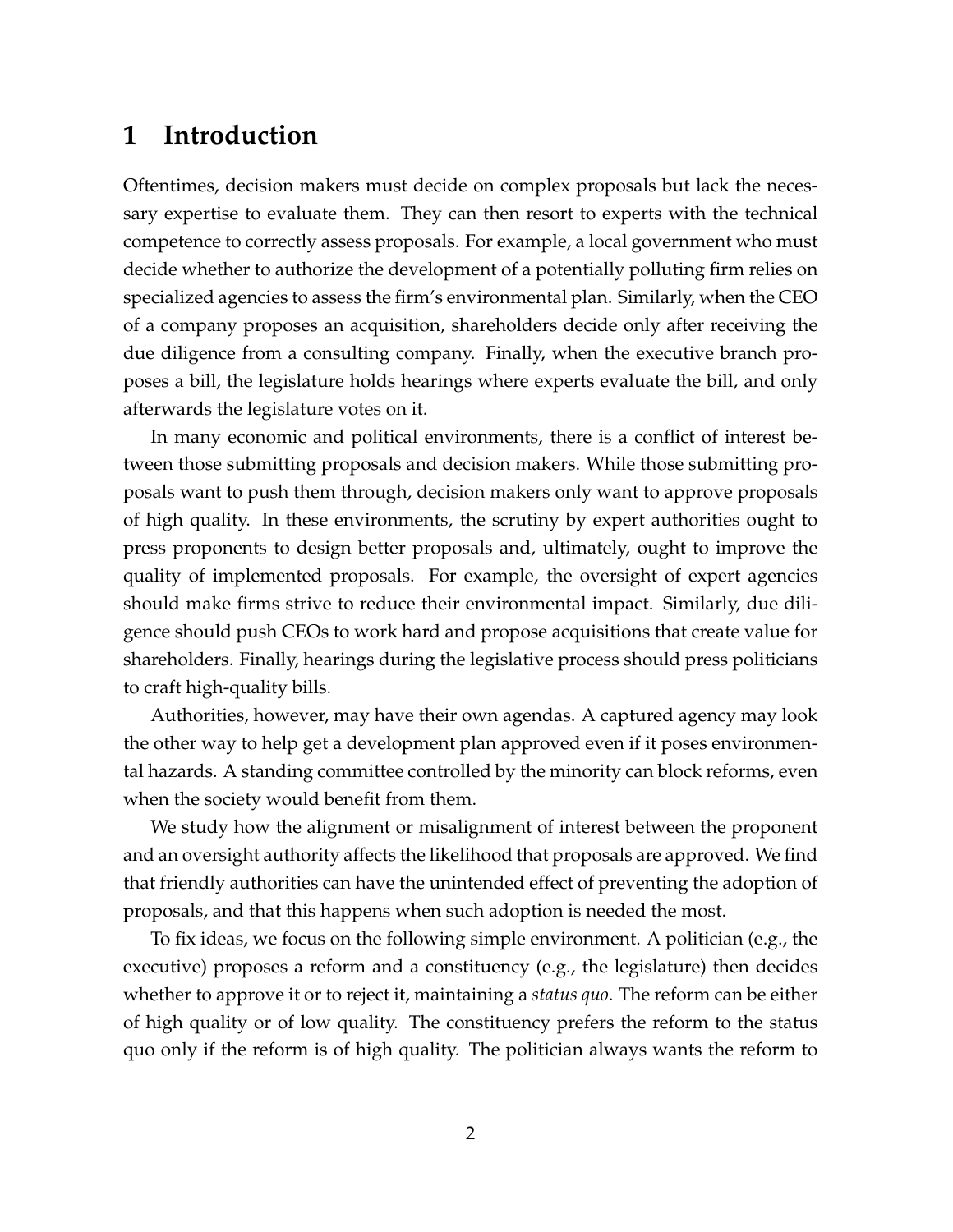be approved. At the onset of the game, the politician exerts costly and unobservable effort to draft the reform. This effort determines the expected quality of the reform.

The constituency does not observe the quality of the reform, but must instead rely on a report from an authority (e.g., the legislative committee). The authority has specific expertise and can thus distinguish between reforms of high and of low quality. The authority establishes procedures to issue the report. Authorities, for example, decide the composition and ideological bias of those providing testimony during hearings. Similarly, authorities can submit more or less detailed reports about the consequences of a reform. Typically, constituencies can observe these procedures: interested parties have access to the minutes of the hearings, observe the specific enquiries of the authority and know who is selected to provide testimony. We model these features by assuming that the authority commits to a *reporting strategy*: a mapping from the quality of the reform to a set of reports. We also assume that the constituency observes both the reporting strategy and the actual report issued by the authority.

We consider three types of oversight authorities. First, a *truthful authority* always reports the true quality of the reform. Second, a *friendly authority* is strategic and wants the reform to be approved. Third, an *unfriendly authority* is also strategic but wants the reform to be rejected. In some cases, the constituency may rely on authorities renowned to be non-partisan, like the Congressional Budget Office (truthful authority).<sup>1</sup> In other cases, the authorities that evaluate the reforms may represent the interests of the party of the politician (friendly authority) or of the opposition (unfriendly authority): they may have been appointed by the current administration or by a previous one, now at the opposition. The type of the authority is given and known to all players.

The party of the politician is an inactive player representing the interest group pushing for the reform. Similarly to the politician, the party wants the reform to be approved, but differently from her, the party does not internalize the cost of effort. Therefore, the party's payoff is equal to the probability that the reform is approved. To simplify the exposition, we let the *approval threshold* denote the payoff that the constituency obtains from the status quo. Thus, the constituency prefers to approve the reform when its expected quality is greater than the approval threshold.

<span id="page-4-0"></span><sup>&</sup>lt;sup>1</sup>Even nominally non-partisan authorities are often accused of being politically biased. See, for instance, the accusation from the Trump administration against the NIAID director Dr. Fauci during the COVID-19 pandemic [\(https://cutt.ly/qvR05xz\)](https://cutt.ly/qvR05xz).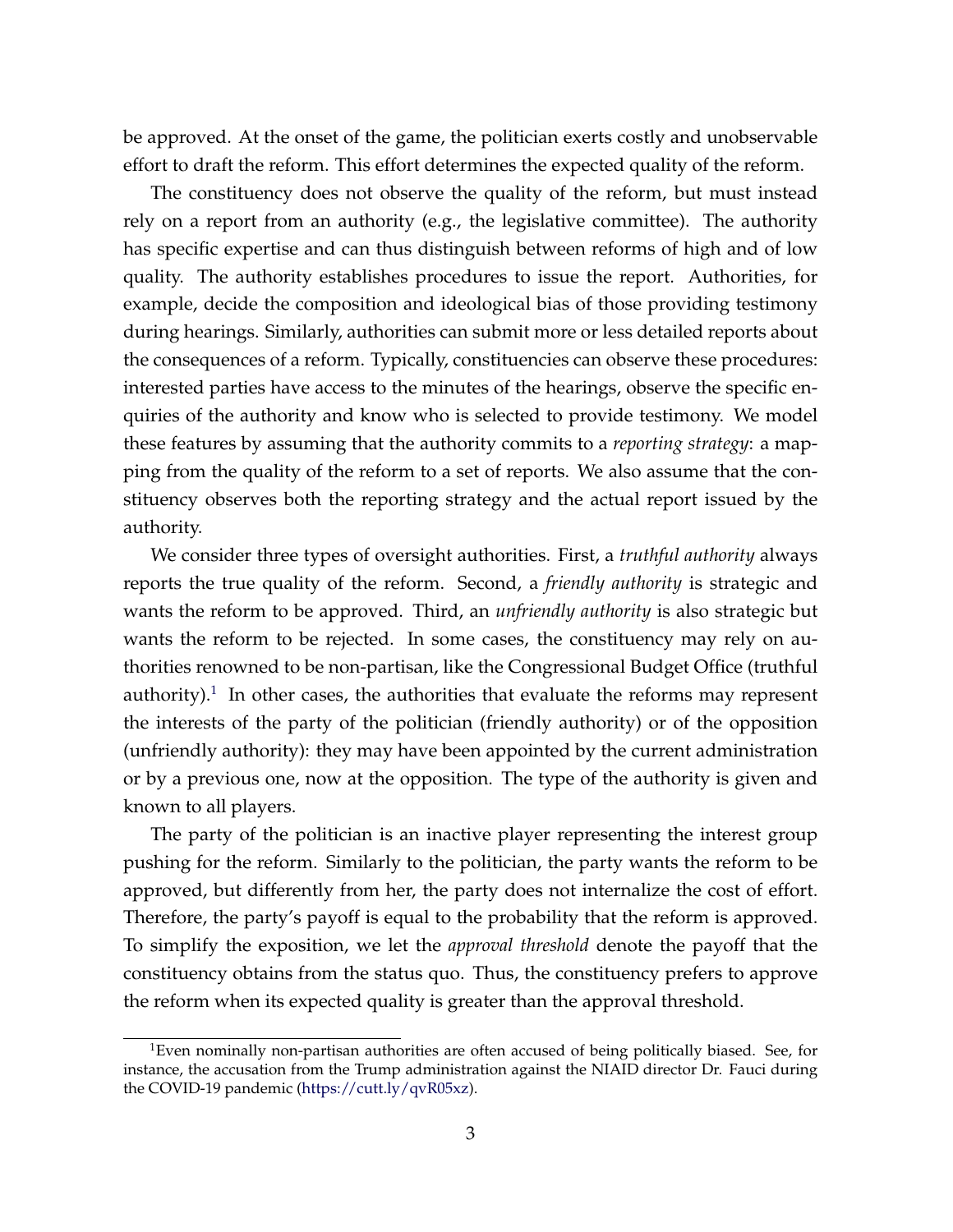The type of authority affects the party's payoff through two channels. First, it directly affects the informativeness of the reports available to the constituency. Second, it modifies the politician's incentives to exert effort. Both the informativeness of the report and the level of effort exerted by the politician affect the decision of the constituency and thus the party's payoff.

For a fixed level of effort, the likelihood of approval is higher under the friendly than under the unfriendly authority. The friendly authority inflates its report: with positive probability it claims that the reform is of high quality even when it is not. Instead, the unfriendly authority downplays the quality of the reform: with positive probability it claims that the reform is of low quality even when it is of high quality. Then, holding the level of effort fixed, the party would be better off under the friendly authority.

The type of authority also affects the level of effort that the politician exerts in equilibrium. When facing the friendly authority, the politician takes advantage of its favorable reporting strategy by exerting lower effort. When instead facing the unfriendly authority, the politician must work hard to compensate its unfavorable reporting strategy. To sum up, the politician exerts a higher level of effort under the unfriendly authority than under the friendly one.

The party's preference over strategic authorities depends on the relative weight of these countervailing forces. On the one hand, the party benefits from the direct effect of a friendly oversight. On the other hand, the party benefits from the indirect effect of an unfriendly oversight, as it forces the politician to exert a higher level of effort.

Our paper provides a tractable model to quantify these countervailing forces. We identify the environments in which the party prefers the friendly authority and those in which it prefers the unfriendly one. In particular we show that the party prefers the unfriendly to the friendly authority whenever the following two conditions hold. First, the approval threshold is relatively low. Second, the marginal cost of effort is relatively flat. A low approval threshold prevents the unfriendly authority from tampering too often with reports, which incentivizes the politician to exert effort. Both the less severe reporting strategy and the higher level of effort benefit the party. A low approval threshold also allows the friendly authority to inflate its report often, which disincentivizes the politician from exerting effort. While the more favorable reporting strategy benefits the party, the lower level of effort hurts him. When the marginal cost of effort is flat, the politician's level of effort is highly responsive to changes in the reporting strategy: a small decrease in the approval threshold leads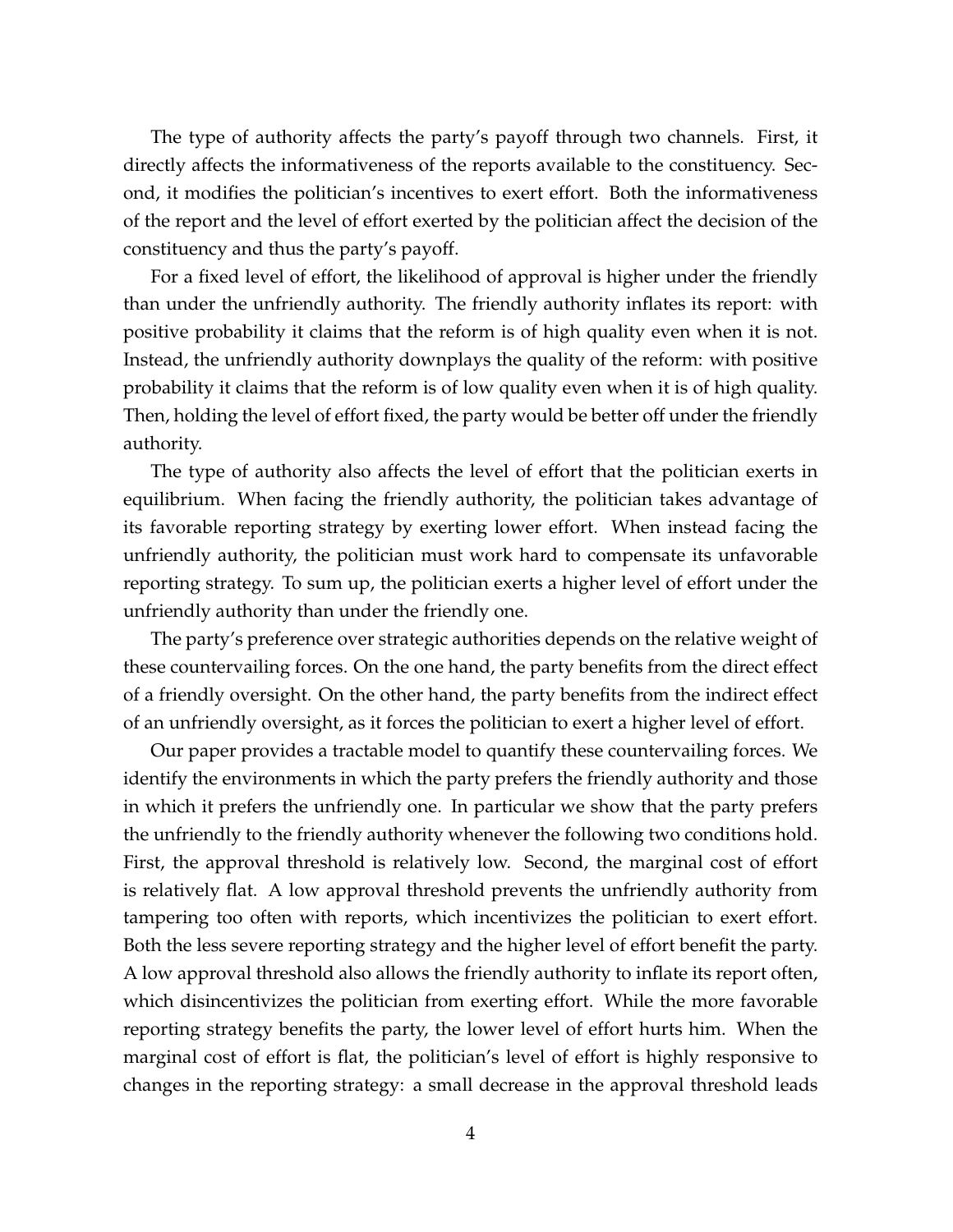to a large decrease in the level of effort under the friendly authority and to a large increase under the unfriendly authority. Together, the two conditions above thus guarantee that the favorable effect of the friendly authority's reporting strategy on the party's payoff does not prevail. The party's payoff under the unfriendly authority is then higher than under the friendly one.

The oversight of a friendly authority can thus be detrimental for the approval of reforms when such reforms are needed the most. Indeed, the adoption of high-quality reforms is most valuable when the status quo's payoff is low; that is, when the approval threshold is low. In these situations, an unfriendly authority can increase the probability of approval. The economic forces that we highlight thus provide a novel rationale for requiring a tough oversight for reforms, possibly from an authority controlled by the opposition.

Finally, we also study how a truthful authority affects the politician's effort and the party's payoff. The main message extends to this case: compared to the truthful authority, the friendly authority is also detrimental to the party.

#### **1.1 Related literature**

In our paper, the approval probability of a reform depends on the politician's costly and unobservable effort and affects players' payoffs. Our work is thus related to the literature on moral hazard pioneered by Hölmstrom [\(1979\)](#page-33-0). Within this extensive literature, our paper is closest to models in which incentive provision occurs through retention/approval binary choices, rather than through compensation contracts. Papers that study such retention rules often focus on political settings (see [Ashworth](#page-32-0) [2012](#page-32-0) and [Duggan and Martinelli](#page-32-1) [2017](#page-32-1) for surveys of this literature). We depart from this literature by introducing an informed third party (the authority) who issues a report about the quality of the reform. This allows us to study how the authority's objectives affect incentive provision and outcomes.<sup>2</sup>

There is by now a large literature that studies Bayesian persuasion [\(Kamenica and](#page-33-1) [Gentzkow,](#page-33-1) [2011;](#page-33-1) see [Kamenica,](#page-33-2) [2019](#page-33-2) for a review on this topic). In our paper, the authority knows the quality of the reform (but not the level of effort exerted by the politician) and chooses a reporting strategy that is observable to the constituency. A growing line of research within the Bayesian persuasion framework focuses on the

<span id="page-6-0"></span><sup>&</sup>lt;sup>2</sup>Georgiadis and Szentes [\(2020\)](#page-33-3) study optimal monitor design when the decision maker can pay a cost to directly acquire information.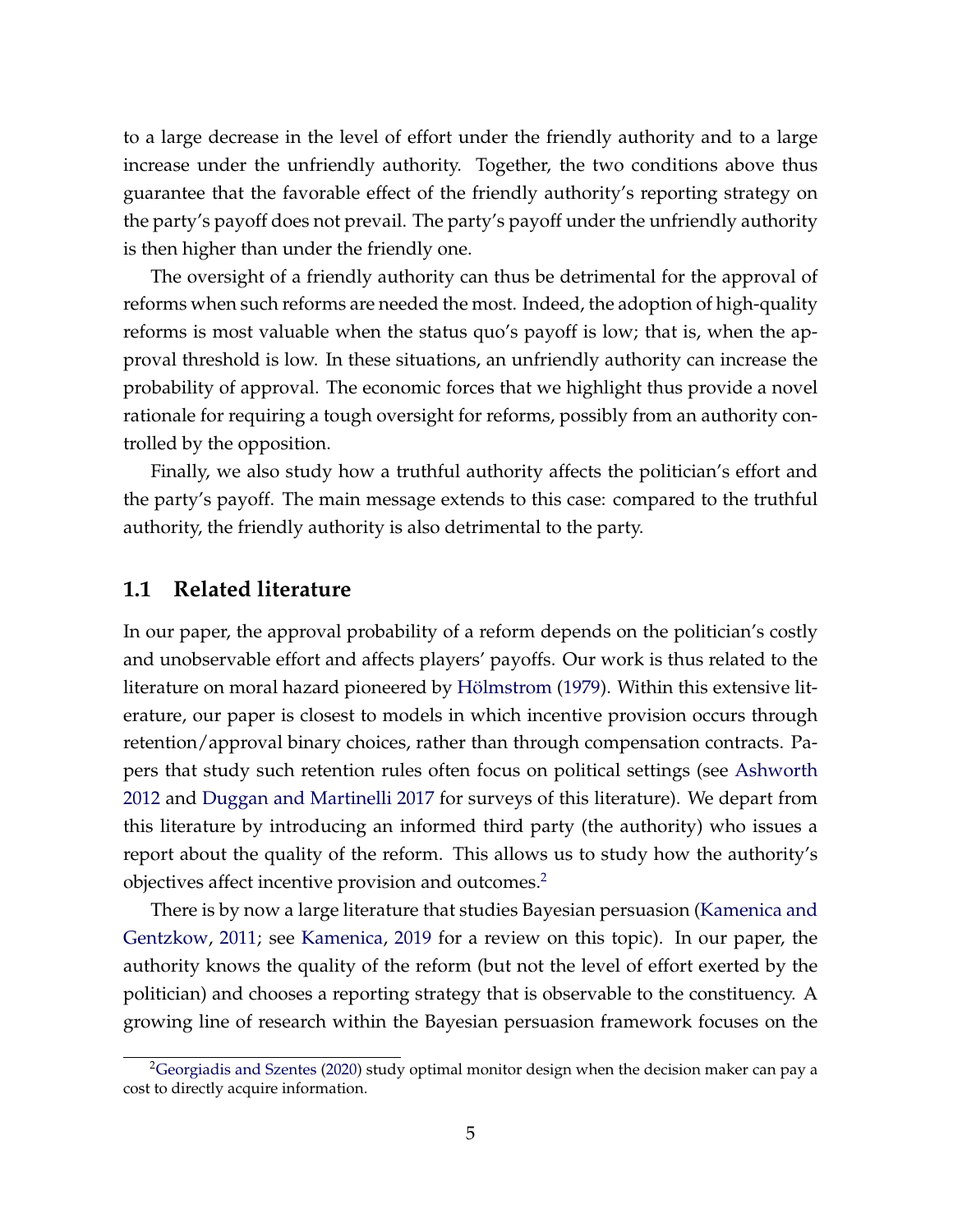interaction between persuasion and moral hazard: [Boleslavsky and Cotton](#page-32-2) [\(2015\)](#page-32-2), [Boleslavsky and Kim](#page-32-3) [\(2021\)](#page-32-3), [Zapechelnyuk](#page-34-0) [\(2020\)](#page-34-0), [Rodina](#page-34-1) [\(2020\)](#page-34-1), and [Rodina and](#page-34-2) [Farragut](#page-34-2)  $(2020)^3$  $(2020)^3$  [Boleslavsky and Cotton](#page-32-2)  $(2015)$  show that inflated grading policies, despite decreasing the informativeness of grades, may increase the quality of grad-uating students if schools compete against each other.<sup>[4](#page-7-1)</sup> [Rodina](#page-34-1) [\(2020\)](#page-34-1), [Rodina and](#page-34-2) [Farragut](#page-34-2) [\(2020\)](#page-34-2) and [Zapechelnyuk](#page-34-0) [\(2020\)](#page-34-0) study the optimal information design to incentivize effort. Finally, [Boleslavsky and Kim](#page-32-3) [\(2021\)](#page-32-3) extends concavification methods [\(Aumann et al.,](#page-32-4) [1995](#page-32-4) and [Kamenica and Gentzkow,](#page-33-1) [2011\)](#page-33-1) to characterize optimal persuasion in settings with moral hazard. Our paper differs from this line of research, in that it does not take an information design approach.<sup>5</sup> Instead, we investigate how the preferences of an informed authority affect its reporting strategy and the likelihood of approval of reforms.<sup>6</sup>

Our paper is also related to the literature on certification agencies [\(Lizzeri,](#page-33-4) [1999](#page-33-4) [Al](#page-31-0)[bano and Lizzeri,](#page-31-0) [2001,](#page-31-0) Miklós-Thal and Schumacher, [2013,](#page-34-3) and [Bizzotto and Harstad,](#page-32-5) [2020\)](#page-32-5). This literature focuses on market environments where third parties certify the products of sellers.

There is a broad literature in political economy that investigates the role of informed experts and how they interact with elected officials (see [Gailmard and Patty,](#page-33-5) [2012,](#page-33-5) for a review). [Maskin and Tirole](#page-33-6) [\(2004\)](#page-33-6), [Alesina and Tabellini](#page-31-1) [\(2007,](#page-31-1) [2008\)](#page-31-2), and [Iaryczower et al.](#page-33-7) [\(2013\)](#page-33-7) study the trade-offs associated with the allocation of political tasks to bureaucrats—who are equipped with superior technical expertise and who are not elected—rather than to politicians. [Banks](#page-32-6) [\(1989\)](#page-32-6), [Huber et al.](#page-33-8) [\(2001\)](#page-33-8), and [Bueno de Mesquita and Stephenson](#page-32-7) [\(2007\)](#page-32-7) investigate how politicians can control and incentivize authorities to behave in the politicians' interests. Differently from both these literatures, we assume that the constituency relies on the report issued by

<span id="page-7-0"></span> $3$ Feng and Lu [\(2016\)](#page-34-4) and [Zhang and Zhou](#page-34-4) (2016) study the interaction between effort and persuasion in contests. [Bizzotto et al.](#page-32-8) [\(2021\)](#page-32-8) study information design when the receiver is subject to moral hazard.

<span id="page-7-1"></span><sup>&</sup>lt;sup>4</sup>Because of the complementarity between students' effort and schools' investment, the result holds true even when students react to a more lenient grading policy.

<span id="page-7-2"></span> $5$ Our paper also differs from [Dragu et al.](#page-32-9) [\(2014\)](#page-32-9), who characterize optimal checks and balances from a mechanism design perspective in a setting without uncertainty.

<span id="page-7-3"></span> $6$ Alonso and Câmara [\(2016\)](#page-31-3), [Bardhi and Guo](#page-32-10) [\(2018\)](#page-32-10), [Chan et al.](#page-32-11) [\(2019\)](#page-32-11) and [Heese and Lauermann](#page-33-10) [\(2021\)](#page-33-10) study the role of persuasion in political settings. These papers study how a politician can persuade an electorate made by multiple receivers into approving a policy. In our model, there is only one receiver, the quality of the policy under consideration is determined endogenously, and the sender is a third party with its own preferences.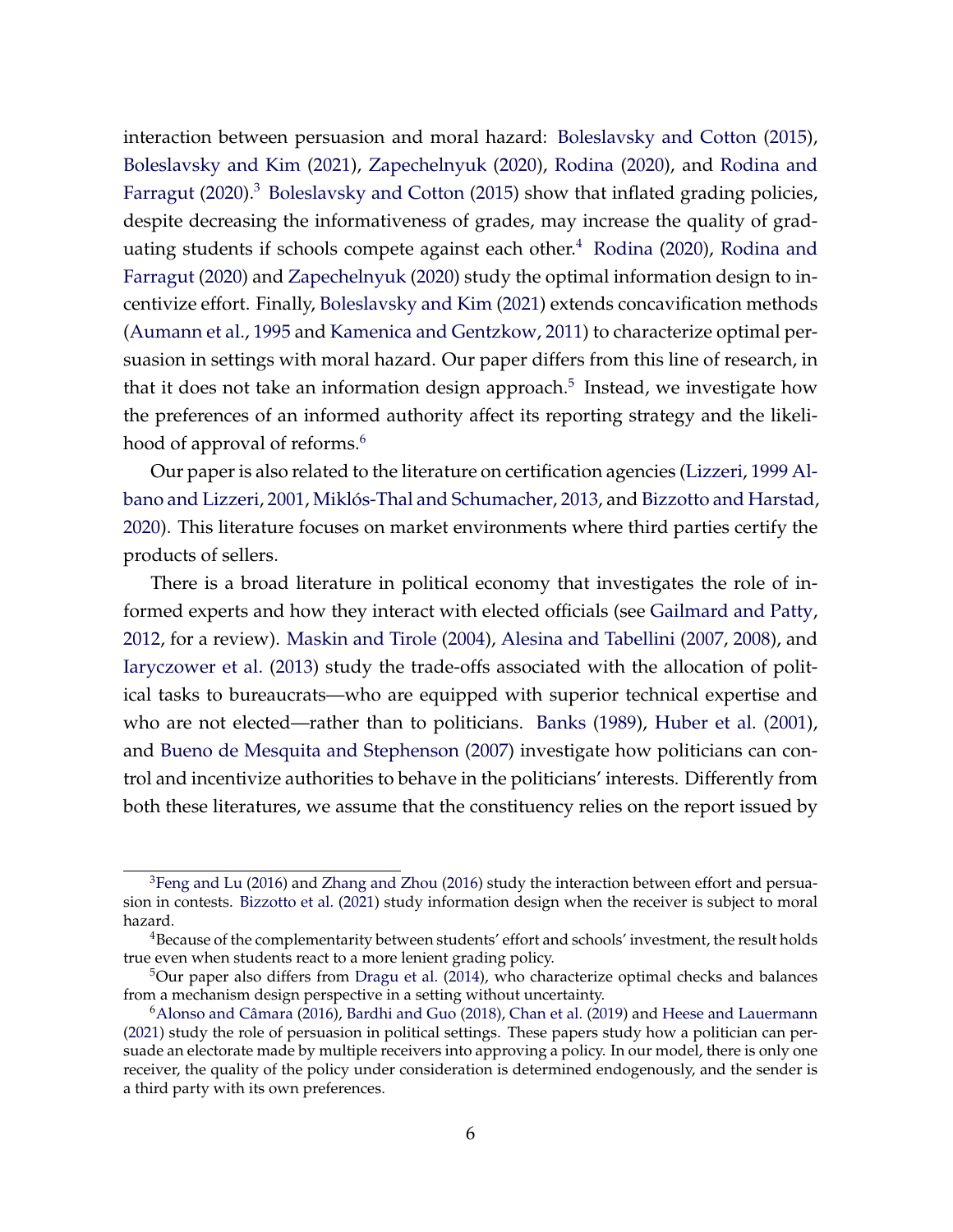an authority and we study how the reporting strategy affects the likelihood of the approval of a reform.

In [Taylor and Yildirim](#page-34-5) [\(2011\)](#page-34-5), like in our paper, the behavior of a reviewer affects the effort exerted by an agent. [Taylor and Yildirim](#page-34-5) compare blind evaluations—i.e., evaluations in which the identity of the agent is kept secret—against informed evaluations. We instead focus on how the preferences of the reviewer affect outcomes.

Finally, our paper shows that biased experts may lead to inefficient approval of reforms. Our paper is thus linked to the literature on political gridlock (see [Krehbiel,](#page-33-11) [1998,](#page-33-11) [Ortner,](#page-34-6) [2017,](#page-34-6) [Austen-Smith et al.,](#page-32-12) [2019,](#page-32-12) and the references therein). Our work highlights the role of information transmission as a source of political stalemate.

## <span id="page-8-1"></span>**2 The model**

A politician ("she") puts forward a policy reform. The reform can be either of high quality ( $\omega = 1$ ) or of low quality ( $\omega = 0$ ). The reform is of high quality with probability  $e \in [0, 1]$  and of low quality with probability  $1 - e$ , where *e* denotes the politician's costly effort. The politician's effort level is not observable.

The constituency of the politician must decide whether to approve the reform  $(a = 1)$  or to reject it  $(a = 0)$ . The constituency does not observe the quality of the reform. Instead, it must rely on a report from an oversight authority ("it"), which observes the quality  $\omega$  of the reform. The authority may favor or oppose the reform and can bias its report to persuade the constituency into choosing the authority's preferred action. The preferences of the authority are known to all the players. The authority commits to a reporting strategy *before* learning the quality  $\omega$ . The reporting strategy is a mapping from the quality of the reform to reports. As the constituency has two actions (and the authority has commitment power), we assume without loss of generality that the authority has two available reports:  $m \in \{0, 1\}$ . Thus, the authority reporting strategy is summarized by a pair  $\mu = (\mu_0, \mu_1)$ , where  $\mu_\omega$  denotes the probability that the authority reports  $m = 1$  when the quality is  $\omega$ . We assume that  $\mu_1 \geq \mu_0$ , so  $m=1$  constitutes (weak) evidence that the reform is of high quality.<sup>7</sup>

The timing of the game is simple. First, the politician chooses the level of effort. Second, without observing the level of effort, the authority chooses the reporting

<span id="page-8-0"></span><sup>&</sup>lt;sup>7</sup>For every reporting strategy  $(\mu_0, \mu_1)$  with  $\mu_1 > \mu_0$  there is a strategically equivalent reporting strategy  $(1 - \mu_0, 1 - \mu_1)$  in which the report  $m = 0$  provides instead evidence that the reform is of high quality. We focus on reporting strategies with  $\mu_1 \geq \mu_0$  to overcome this trivial source of multiplicity.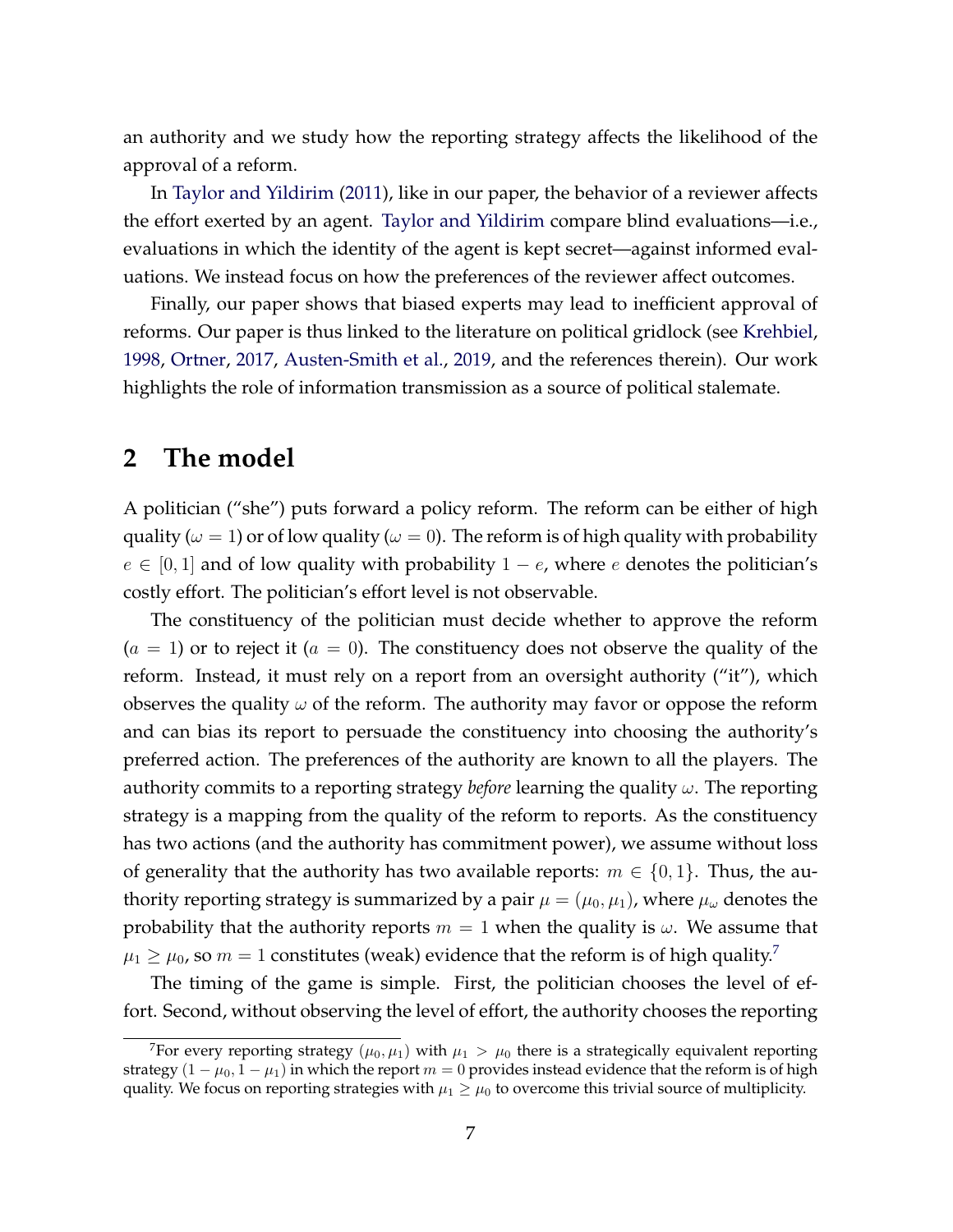strategy. Third, the quality of the reform is determined and the authority issues its report. Fourth, the constituency observes both the reporting strategy of the authority and its actual report. Finally, the constituency decides whether to approve or to reject the reform and payoffs are realized.

The politician obtains a payoff of 1 if the constituency approves the reform and a payoff of 0 otherwise. She also pays a cost of effort captured by the function  $e \mapsto$  $c(e) \in \mathbb{R}$ . Thus, she obtains utility  $u(a, e) = a - c(e)$ .

**ASSUMPTION** *The cost function c is continuous, strictly increasing and strictly convex. Furthermore,*  $c(0) = 0$ ,  $c'(0) < 1$ ,  $c'(1) > 1$ , and  $c'''(e) \ge 0$  for all  $e \in [0, 1]$ .

The assumption  $c'(0) < 1$  implies that it is possible to incentivize the politician to exert some effort. Next, the assumption  $c'(1) > 1$  implies that it is never optimal for the politician to exert maximal effort and guarantee a reform of high quality. $8$  The assumption on the third derivative of the cost function simplifies the analysis, but our equilibrium characterization extends beyond it (see footnote [17](#page-16-0) for details). The remaining assumptions on the cost function are standard.

The constituency obtains a payoff of 1 if it approves a high quality reform and a payoff of 0 if it approves a low quality reform. If the constituency instead rejects the reform, it obtains a payoff of  $q \in (0, 1)$  from a status quo policy.

The authority is of one of three possible types: a friendly authority, which gets a payoff of 1 if the reform is approved and 0 otherwise, an unfriendly authority, which gets a payoff of 1 if the reform is rejected and 0 otherwise, and a non-strategic truthful authority that always reveals the true quality of the reform. $9$ 

An inactive player in the game, a party ("he"), wants the reform to be approved, but does not pay any effort cost. Hence, the party obtains a payoff of 1 if the reform is approved and a payoff of 0 otherwise.

#### **2.1 Equilibrium concept**

We use Perfect Bayesian Equilibrium (PBE) as our solution concept. After observing the report from the authority, the constituency forms a belief about the quality of the

<span id="page-9-1"></span><span id="page-9-0"></span><sup>&</sup>lt;sup>8</sup>The main findings of the paper extend to the case with  $c'(1) \leq 1$ .

 $9$ We do not model the truthful authority as a player as we find it convenient to take its perfectly informative reporting strategy as given. Such truthful reporting strategy can be rationalized by assuming that the authority shares the same preferences as the constituency.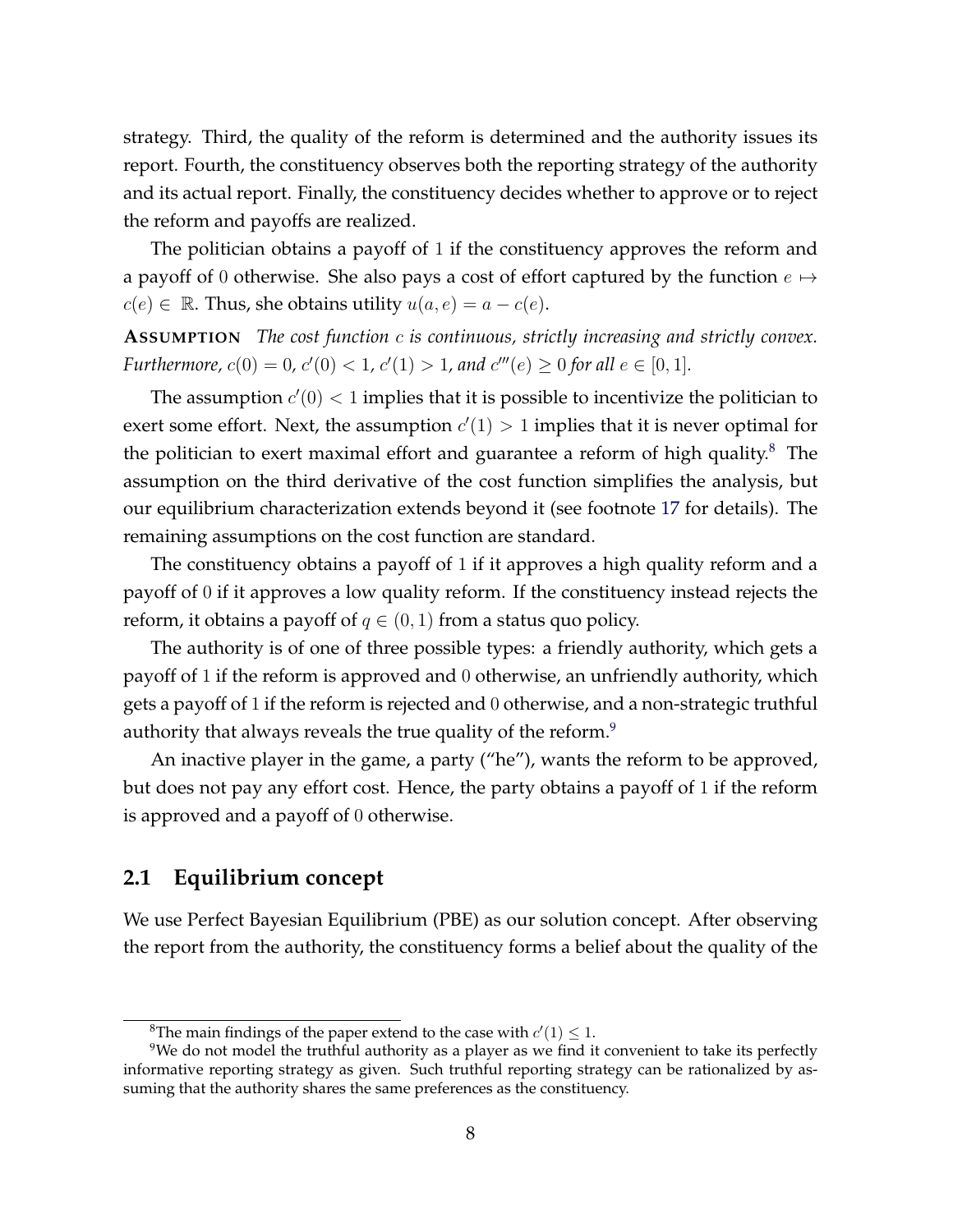reform.<sup>[10](#page-10-0)</sup> We let  $\pi(m)$  denote the probability that the reform is of high quality when the authority issues a report  $m \in \{0, 1\}$ .

The constituency approves the reform if  $\pi(m) > q$ , rejects it if  $\pi(m) < q$  and is indifferent if  $\pi(m) = q$ . We refer to q as the *approval threshold*. In equilibrium an indifferent constituency approves the reform if the authority is friendly and rejects it if the authority is unfriendly.<sup>11</sup>

Given the simplicity of the constituency's behavior, we focus hereafter on the behavior of the politician and of the authority. When the authority chooses its reporting strategy, it does not know the politician's level of effort. Thus, we model the interaction between the politician and the authority as a static game and summarize their behavior with a pure strategy profile (*e, µ*). As the cost function is strictly convex and the authority commits to a reporting strategy, all equilibria are in pure strategies.

# **3 Equilibrium analysis**

#### **3.1 Preliminary results**

We start the analysis by highlighting that there are always equilibria where the politician exerts zero effort and thus the reform is of low quality with certainty. This is true regardless of whether the authority is friendly or unfriendly. In these equilibria, there is no room for the authority to persuade the constituency.

<span id="page-10-2"></span>**REMARK 1. EQUILIBRIUM WITH ZERO EFFORT.** *Both under the friendly and the unfriendly authority, there exist equilibria where the politician exerts zero effort and the reform is never approved.*

To see why Remark [1](#page-10-2) holds true, suppose that the politician exerts zero effort. For every reporting strategy and for every on-path message, the constituency rejects the reform. As a result, the authority is indifferent among all reporting strategies  $(\mu_0, \mu_1)$ . If the authority chooses a reporting strategy with either  $\mu_0 > 0$ , or with  $\mu_0 = \mu_1 = 0$ , then exerting zero effort is indeed optimal for the politician.<sup>12</sup>

<span id="page-10-0"></span> $10$ In a PBE, off-path beliefs are computed according to Bayes rule when the equilibrium level of effort is interior:  $e \in (0, 1)$ . Footnote [12](#page-10-3) describes the restrictions that the solution concept imposes on beliefs when the effort level takes an extreme value.

<span id="page-10-3"></span><span id="page-10-1"></span> $11$ This behavior of the constituency guarantees that the best response of the authority is non-empty.

<sup>&</sup>lt;sup>12</sup>If  $e = 0$ , the observed reporting strategy has  $\mu_0 = 0$  and  $\mu_1 > 0$ , and the report is  $m = 1$ , then the constituency assigns probability one to the reform being of high quality. For all other cases with  $e = 0$ , off-path beliefs can be computed according to Bayes rule.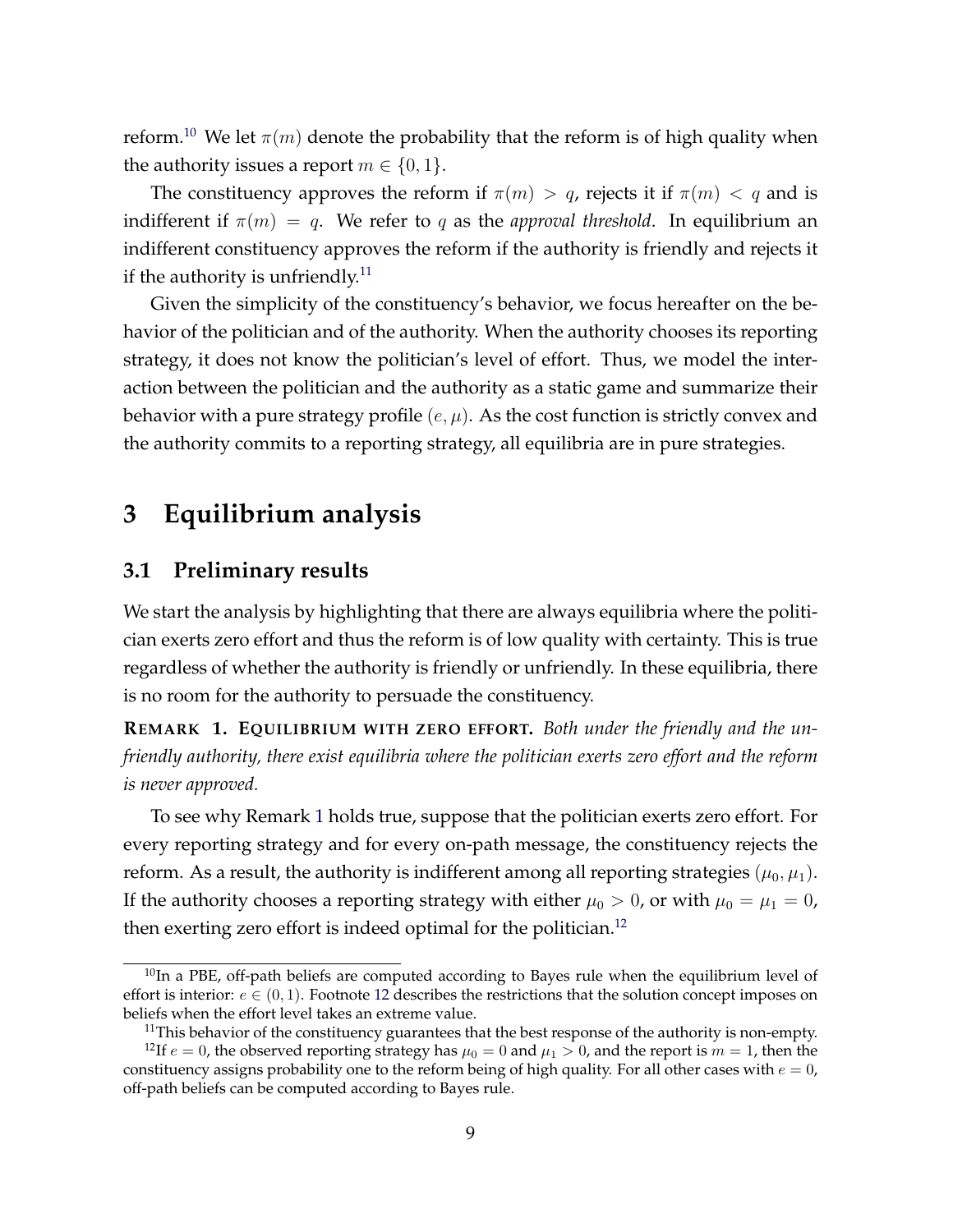Henceforth, we turn our attention to the interesting case where persuasion plays a role. We study equilibria with interior effort levels:  $e \in (0,1)$ , which do not fully determine the quality of the reform[.13](#page-11-0) We refer to these equilibria as *interior equilibria*.

We next characterize the useful benchmark of the equilibrium under the truthful authority. In this case, the authority reports the quality of the reform truthfully and the constituency approves the reform if and only if the authority reports  $m = 1$ . Thus, the approval probability of the reform coincides with the politician's effort level.

<span id="page-11-5"></span>**REMARK 2. BENCHMARK: TRUTHFUL AUTHORITY.** *Assume that a non-strategic authority truthfully reveals the quality of the reform:*  $\mu = (0,1)$ *. Then, the politician solves*  $\max_{e \in [0,1]} e - c(e)$  by choosing  $e^* = (c')^{-1}(1)$ *.* 

#### **3.2 Friendly authority**

The friendly authority wants the approval of the reform. Thus, it inflates the quality of the reform: the friendly authority sends report  $m = 1$  not only when the reform is of high quality, but also, with some probability, when the reform is of low quality. The politician takes advantage of this friendly oversight and slacks off: she exerts a level of effort lower than the approval threshold  $q$ .<sup>[14](#page-11-1)</sup> Proposition [1](#page-11-2) characterizes the interior equilibrium under the friendly authority. We report its proof, as well as all other proofs, in Appendix A.

<span id="page-11-2"></span>**PROPOSITION 1. FRIENDLY AUTHORITY.** *Under the friendly authority, there exists a*  $u$ nique interior equilibrium  $(e^F, \mu^F)$  with

$$
c'(e^F) = 1 - \mu_0^F \quad \text{and} \tag{1}
$$

<span id="page-11-4"></span><span id="page-11-3"></span>
$$
\mu^{F} = (\mu_0^{F}, \mu_1^{F}) = \left(\frac{1-q}{q} \frac{e^{F}}{1-e^{F}}, 1\right).
$$
 (2)

The constituency approves the reform only when it observes report  $m = 1$ . The politician then maximizes  $e + (1-e)\mu_0 - c(e)$ . Equation [\(1\)](#page-11-3) reflects the politician's first order condition. Relative to the truthful authority, the friendly authority decreases the politician's marginal benefit of effort by  $\mu_0$  and thus the politician slacks off and chooses a level of effort lower than  $e^*$ . Equation [\(2\)](#page-11-4) describes optimal persuasion.

<span id="page-11-1"></span><span id="page-11-0"></span><sup>&</sup>lt;sup>13</sup>The assumption  $c'(1) > 1$  guarantees that in equilibrium the politician never chooses  $e = 1$ .

<sup>&</sup>lt;sup>14</sup>If the equilibrium level of effort was greater or equal than  $q$ , the constituency would approve the reform regardless of the report. The politician would then choose zero effort. See the proof of Proposition [1](#page-11-2) for details.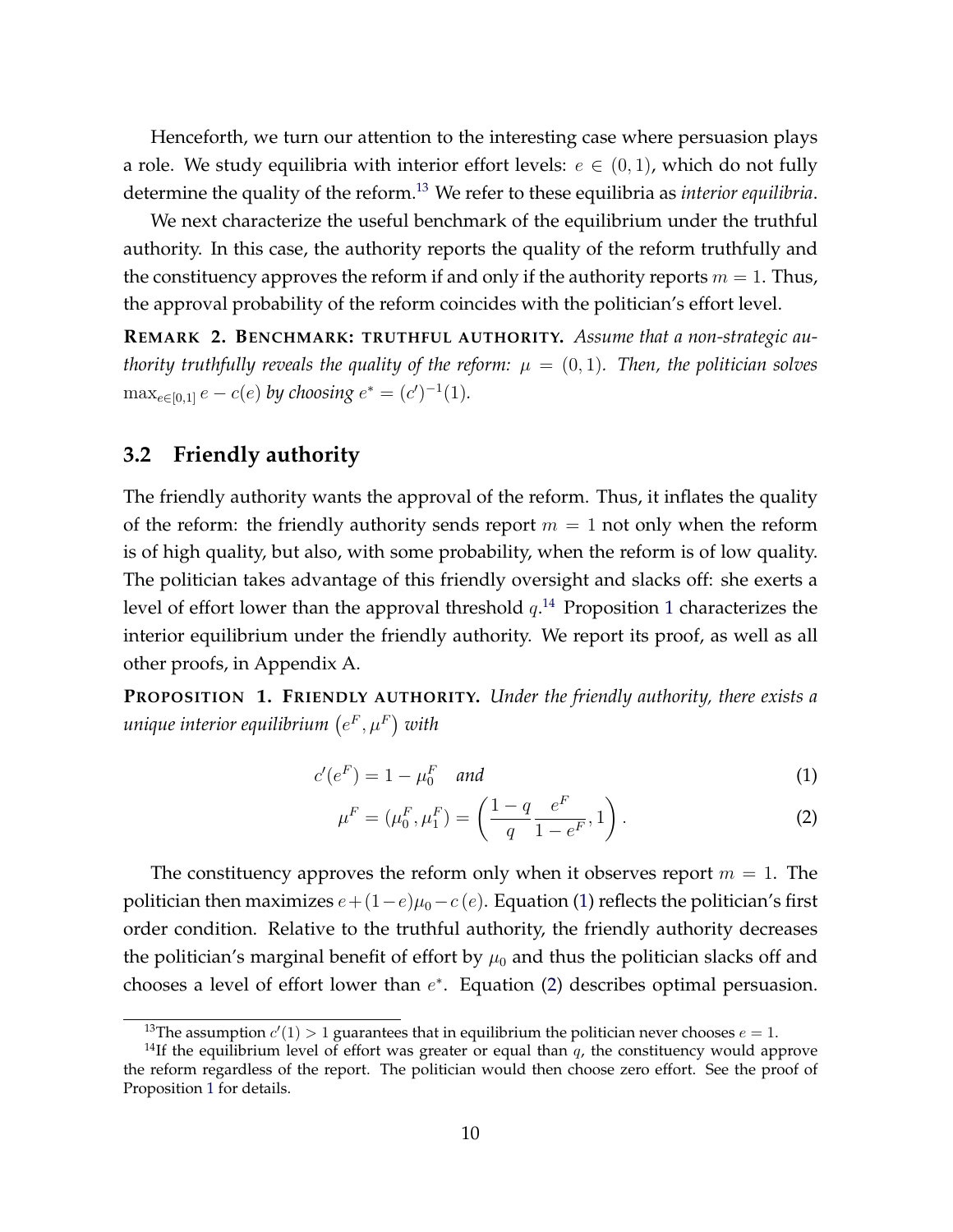The authority chooses a reporting strategy that makes the constituency indifferent between approving or rejecting the reform after receiving report  $m = 1$ , that is, it sets  $\pi(1) = q$ . In this way, the authority sends report  $m = 1$  as often as possible, while still making it credible enough to induce the approval of the reform.

Figure [1a](#page-12-0) depicts the politician's best response (red dashed curve) and the authority's best response (blue thick curve). An interior equilibrium exists and it is unique. The intuition behind equilibrium uniqueness is simple: a *higher* level of effort allows the authority to send report  $m = 1$  more often when the reform is of low quality. This in turn reduces the marginal benefit of effort, which would then lead to a *lower* level of effort. As Figure [1a](#page-12-0) illustrates, while the authority's best response is increasing, the politician's best response is decreasing.

<span id="page-12-0"></span>

**Figure 1:** The friendly authority

*Notes (a)*: The red dashed curve depicts the politician's best response. It shows the politician's choice of effort level  $e$  for each reporting strategy  $(\mu_0, 1)$ . The blue thick curve represents the authority's best response. It shows its choice of *µ*<sup>0</sup> for each level of effort *e* of the politician. The cost of effort is  $c(e) = \frac{2}{3}e^2$  and  $q = 0.5$ .

*Notes (b)*: The red dashed curve depicts the party's payoff when  $c(e) = e^2$ , the blue thick curve when  $c(e) = (2e + e^2)/3$  and the black dotted line when  $c(e) = -\log(1 - e)/2$ .

The equilibrium level of effort increases with the approval threshold *q*. A higher threshold *q* shifts the authority's best response down. The friendly authority must limit its misreporting and so  $\mu_0^F$  decreases. The drop in  $\mu_0^F$  increases the politician's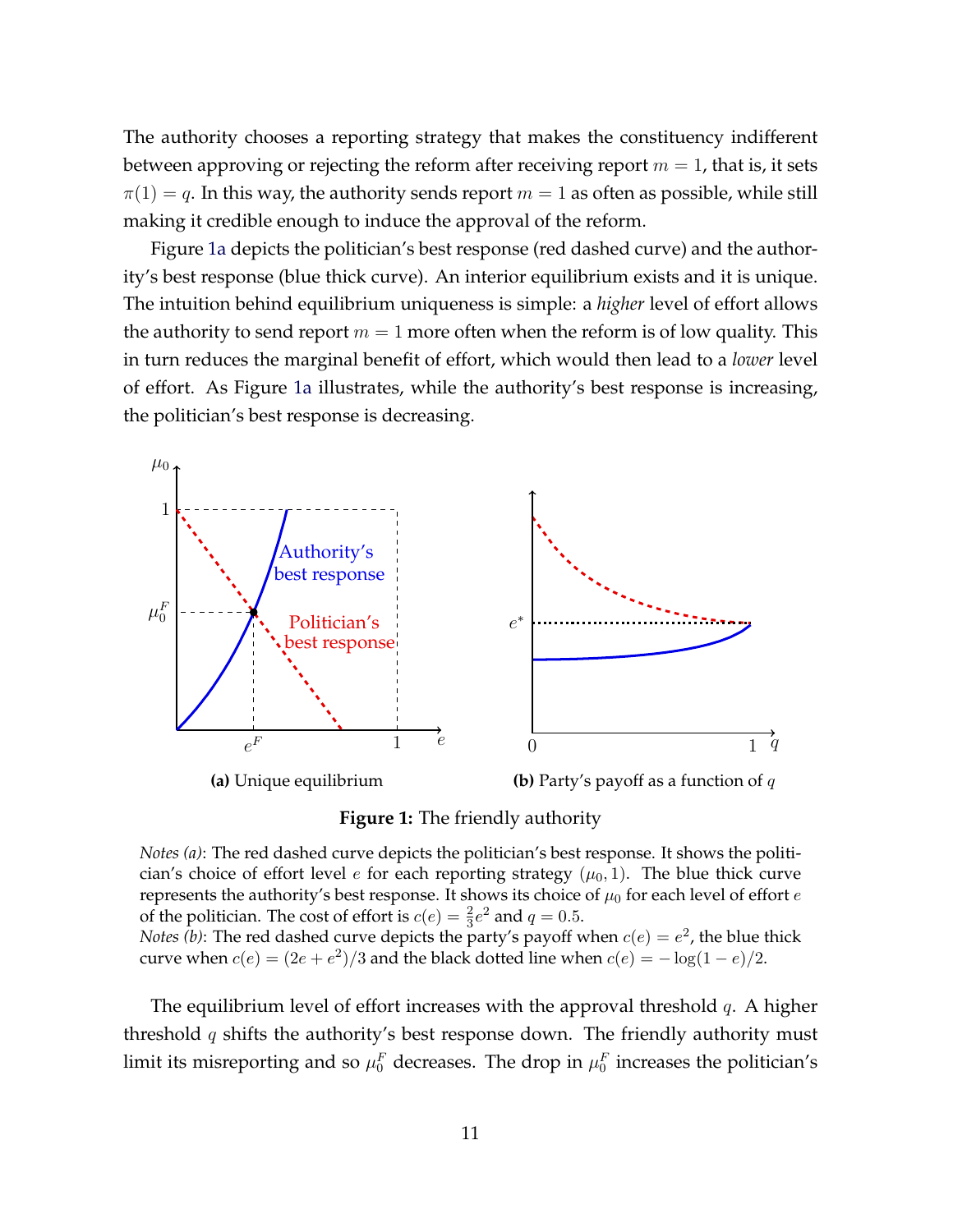marginal benefit of effort and thus leads to an increase in  $e^F$ . Finally, as a higher approval threshold  $q$  reduces  $\mu_0^F$ , the politician's equilibrium payoff also decreases.

Interestingly, while an increase in the approval threshold always hurts the politician, it may benefit the party. To see how, consider the effect of a higher approval threshold *q* on the party's payoff. A higher approval threshold decreases the distortion of the friendly authority, which has two countervailing effects on the approval probability. First, it decreases the likelihood of approval of low-quality reforms. Second, it forces the politician to work harder: she exerts a higher level of effort. The degree of convexity of the cost function determines how much the politician increases her level of effort. When the degree of convexity is not too high (see the definition of mildly convex cost functions below), the overall effect of a higher *q* on the approval probability is positive: the higher level of effort more than compensates the less lenient oversight. Thus, the party is better off with a higher approval threshold *q*.

To understand the effect of the convexity of the cost function on the party's payoff, recall that the party obtains a payoff equal to:  $e^F + (1 - e^F)\mu_0^F$  in equilibrium. Then, the effect on the party's payoff of a marginal increase in *q* is equal to

<span id="page-13-0"></span>
$$
\left[ (1 - \mu_0^F) \frac{de}{d\mu_0} + (1 - e^F) \right] \frac{d\mu_0^F}{dq} = \left[ c'(e^F) \frac{de}{d\mu_0} + (1 - e^F) \right] \frac{d\mu_0^F}{dq},\tag{3}
$$

where the equality follows from equation [\(1\)](#page-11-3) and  $de/d\mu_0$  is the slope of the politician's best response. As  $\mu_0^F$  decreases with  $q$ , the party's payoff increases if and only if the square bracket on the right-hand side of equation [\(3\)](#page-13-0) is negative. Again by equa-tion [\(1\)](#page-11-3),  $de/d\mu_0$  depends on the convexity of the cost function:  $de/d\mu_0 = -1/c''(e^F)$ . Lemma [1](#page-13-1) presents the comparative statics under the friendly authority. In Section [4,](#page-17-0) we take advantage of this lemma to compare outcomes under different types of authorities.

<span id="page-13-1"></span>**LEMMA 1. COMPARATIVE STATICS WITH FRIENDLY AUTHORITY.** *In the interior equilibrium under the friendly authority, the level of effort e<sup>F</sup> strictly increases with q and the politician's payoff strictly decreases with q. Moreover, at any given q, the party's payoff strictly increases with q if*  $c'(e^F) - (1 - e^F)c''(e^F) > 0$ *, strictly decreases with q if*  $c'(e^F) (1 - e^F)c''(e^F) < 0$  and is constant otherwise.

Lemma [1](#page-13-1) shows that the local degree of convexity of the cost function determines how the approval threshold *q* affects the party's payoff. The cost function  $c(e)$  =  $-\alpha \log(1 - e)$  with  $0 < \alpha < 1$  acts as a knife-edge case: the condition  $c'(e^F) - (1 - e)$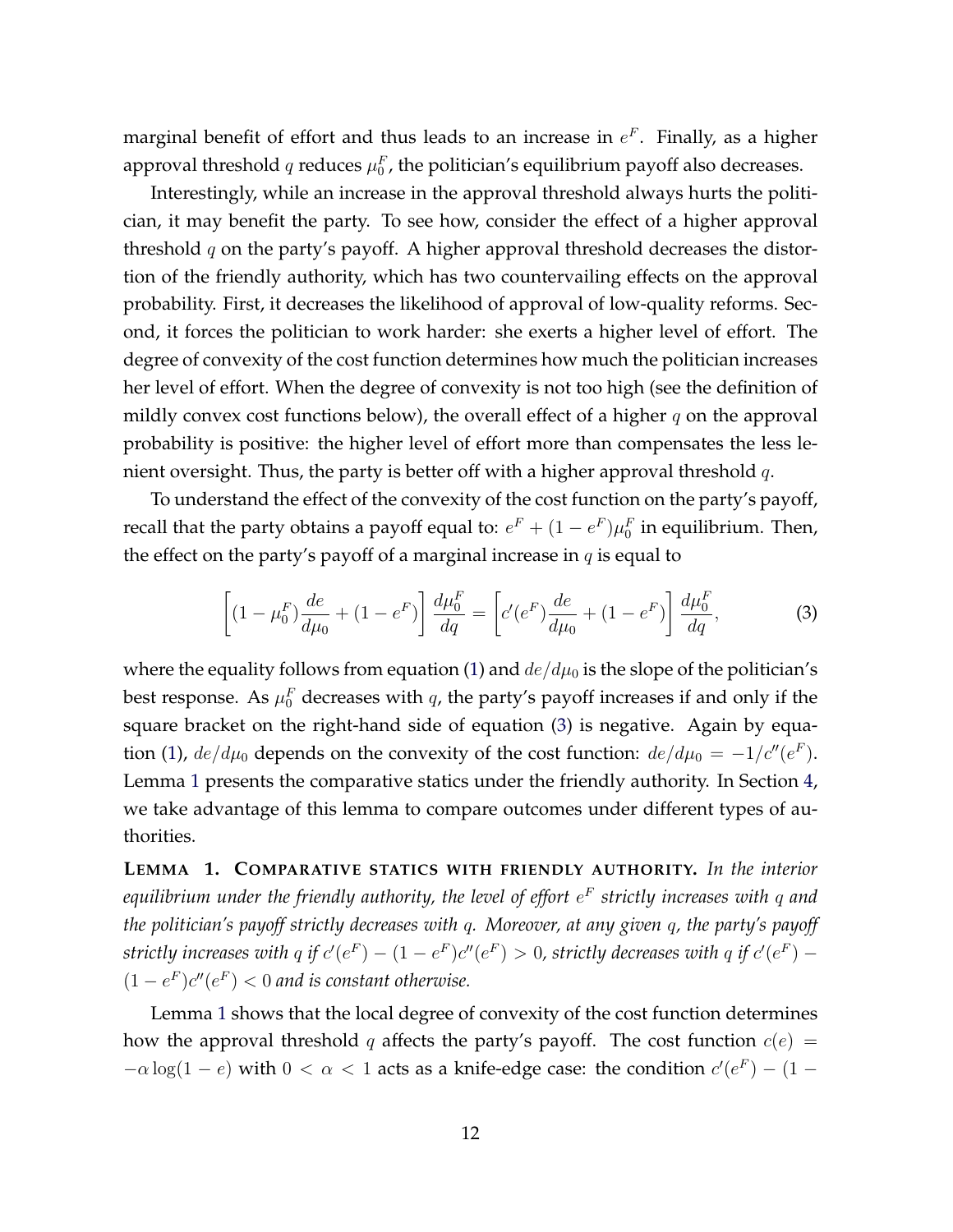$e^F$ ) $c''$ ( $e^F$ ) = 0 always holds true. When  $c(e) = -\alpha \log(1 - e)$ , the effect of a higher  $e^F$ exactly compensates that of a lower  $\mu_0^F$ . As a result, the party's payoff is constant for all  $q \in (0, 1)$ .

We then define two classes of cost functions for which the effect of *q* on the party's payoff is monotonic. First, a cost function is *highly convex* if it is convex relative to  $-\log(1 - e)$ . Second, a cost function is *mildly convex* if  $-\log(1 - e)$  is convex relative to it. $15$ 

**DEFINITION. HIGHLY CONVEX AND MILDLY CONVEX COST FUNCTIONS.** *We say that a cost function c is highly convex if there exists a strictly convex and increasing function h* such that  $c(e) = h(-\log(1-e))$  for all  $e \in [0, (c')^{-1}(1)]$ . Similarly, we say that a cost *function c is mildly convex if there exists a strictly convex and increasing function h such that*  $-\log(1-e) = h(c(e))$  *for all*  $e \in [0, (c')^{-1}(1)]$ *.* 

A cost function *c* is mildly (highly) convex if  $c''(e)/c'(e) < (>) 1/(1 - e)$  for all  $e \in [0, (c')^{-1}(1)]$  (see footnote [15\)](#page-14-0). When the cost function is mildly convex, the local condition  $c'(e^F) - (1 - e^F)c''(e^F) > 0$  $c'(e^F) - (1 - e^F)c''(e^F) > 0$  $c'(e^F) - (1 - e^F)c''(e^F) > 0$  always holds true. Lemma 1 then implies that the party's payoff strictly increases with *q*. The blue thick curve in Figure [1b](#page-12-0) depicts the party's payoff when  $c(e) = (2e + e^2)/3$ , which is mildly convex. When instead the cost function is highly convex, the local condition  $c'(e^F) - (1 - e^F)c''(e^F) < 0$  always hold true. Then, by Lemma [1,](#page-13-1) the party's payoff strictly decreases with *q*. The red dashed curve in Figure [1b](#page-12-0) depicts the party's payoff when  $c(e) = e^2$ , which is highly convex. Finally, the black dotted line in Figure [1b](#page-12-0) corresponds to the knife-edge case of  $c(e) = -\log(1-e)/2$ . In this case, the party's payoff is constant in *q* and it is equal to  $e^*$ .

#### **3.3 Unfriendly authority**

The unfriendly authority wants the rejection of the reform. Thus, it downplays the reform's quality: the unfriendly authority sends report  $m = 0$  not only when the reform is of low quality, but also, with some probability, when the reform is of high quality. In response, the politician works hard: her level of effort in an interior equilibrium

<span id="page-14-0"></span><sup>&</sup>lt;sup>15</sup>A function *f* is convex relative to a function *g* if  $f = h(g)$  for some increasing and strictly convex function *h*. For twice differentiable (strictly increasing and convex) functions the following definition is equivalent: *f* is convex relative to *g* in [a, b] whenever  $f''(x)/f'(x) > g''(x)/g'(x)$  for all  $x \in [a, b]$ , that is if the (absolute) value of the Arrow-Pratt coefficient of *f* is larger than the one of *g* at all points (see [Mas-Colell et al.,](#page-33-12) [1995,](#page-33-12) Proposition 6.C.2, for the proof of the equivalence between these two definitions).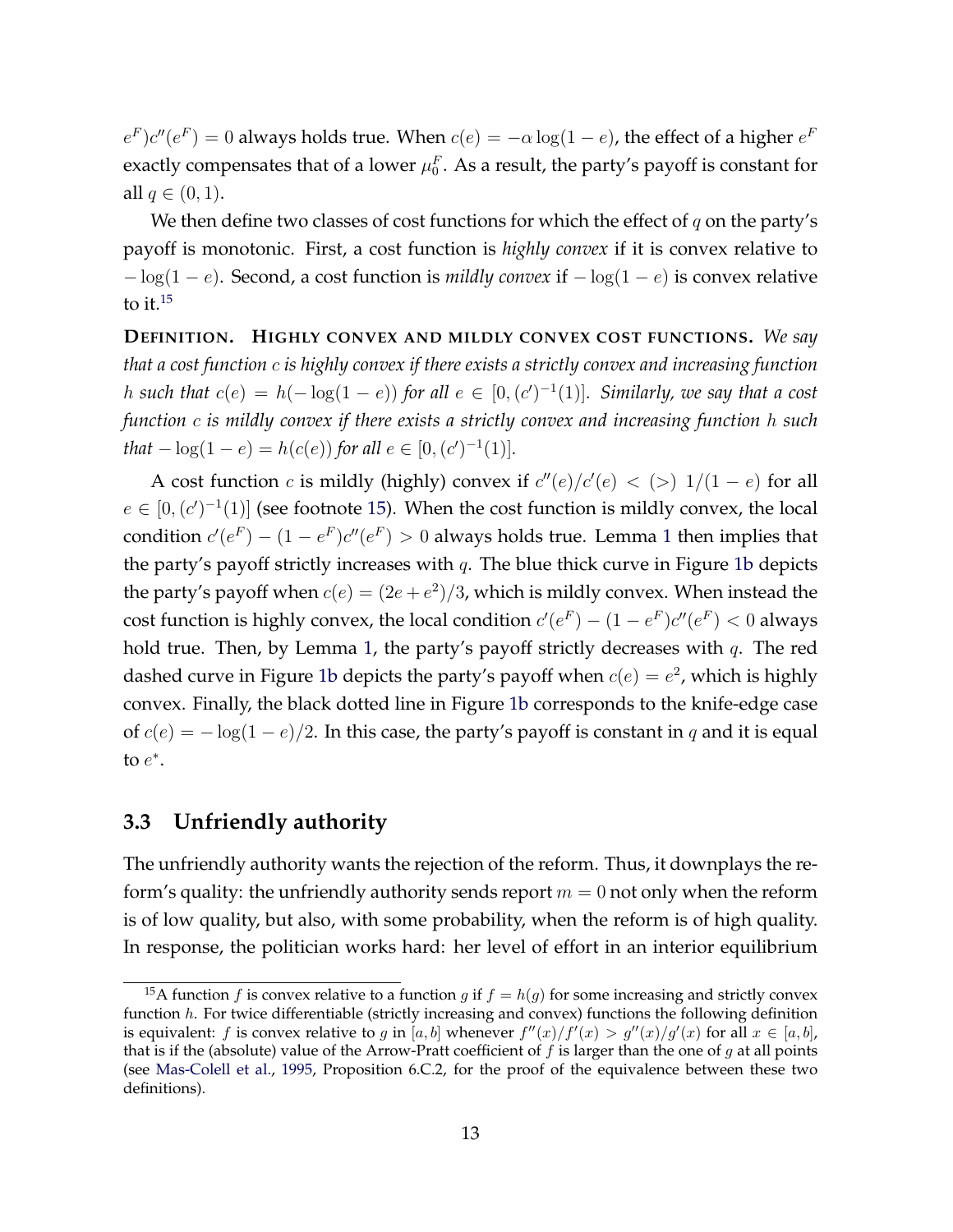exceeds the approval threshold  $q$ <sup>[16](#page-15-0)</sup> Proposition [2](#page-15-1) characterizes the set of interior equilibria under the unfriendly authority.

<span id="page-15-1"></span>**PROPOSITION 2. UNFRIENDLY AUTHORITY.** *Under the unfriendly authority, there*  $e$ xists  $q^{\dagger} \in (0,e^*]$  such that interior equilibria exist if and only if  $q \leq q^{\dagger}$ . When  $q < q^{\dagger}$ , there are two interior equilibria  $(e^{\ell}, \mu^{\ell})$  and  $(e^h, \mu^h)$  with  $e^{\ell} < e^h$  and  $\mu_1^{\ell} < \mu_1^h$ . Moreover, for  $k \in \{\ell, h\}$ *,* 

$$
c'(e^k) = \mu_1^k \quad \text{and} \tag{4}
$$

<span id="page-15-3"></span><span id="page-15-2"></span>
$$
\mu^{k} = (\mu_0^{k}, \mu_1^{k}) = \left(0, \frac{e^{k} - q}{e^{k}(1 - q)}\right).
$$
\n(5)

*When*  $q = q^{\dagger}$  *the two equilibria collapse into one.* 

As under the friendly authority, the constituency only approves the reform when it observes report  $m = 1$ . However, the unfriendly authority (unlike the friendly one) only sends report  $m = 1$  when the quality is high (and with probability  $\mu_1 < 1$ ). Thus, the politician maximizes  $e\mu_1 - c(e)$ . Equation [\(4\)](#page-15-2) determines the politician's best response to the authority's reporting strategy. Since  $\mu_1 < 1$ , the politician exerts a level of effort lower than  $e^*$ . Equation [\(5\)](#page-15-3) determines the authority's best response to the politician's level of effort. The authority chooses a reporting strategy that makes the constituency indifferent between accepting or rejecting the reform after  $m = 0$ , that is, it sets  $\pi(0) = q$ .

Figure [2](#page-16-1) depicts best response functions for the authority (in blue) and for the politician (in red). Figure [2a](#page-16-1) illustrates the case of two interior equilibria: a *low-effort equilibrium*  $(e^{\ell},\mu^{\ell})$  *and a <i>high-effort equilibrium*  $(e^h,\mu^h)$ *. This case occurs for lower val*ues of the approval threshold  $(q < q^{\dagger})$ . Instead, Figure [2b](#page-16-1) illustrates the case of no interior equilibria*,* which occurs when the approval threshold is high ( $q > q^{\dagger}$ ).

The potential multiplicity of equilibria arises because the response of the unfriendly authority to a higher level of effort amplifies the politician's incentives to work. When the politician exerts a higher level of effort, the unfriendly authority downplays the quality of the reform less often  $(\mu_1$  increases). A higher  $\mu_1$ , in turn, increases the politician's marginal benefit of effort, and so it makes her work more (*e* increases). As Figure [2](#page-16-1) illustrates, the best response functions of both the authority and the politi-

<span id="page-15-0"></span><sup>&</sup>lt;sup>16</sup>If the equilibrium level of effort was positive and lower than  $q$ , the constituency would reject the reform regardless of the report. The politician would then choose zero effort. See the proof of Proposition [2](#page-15-1) for details.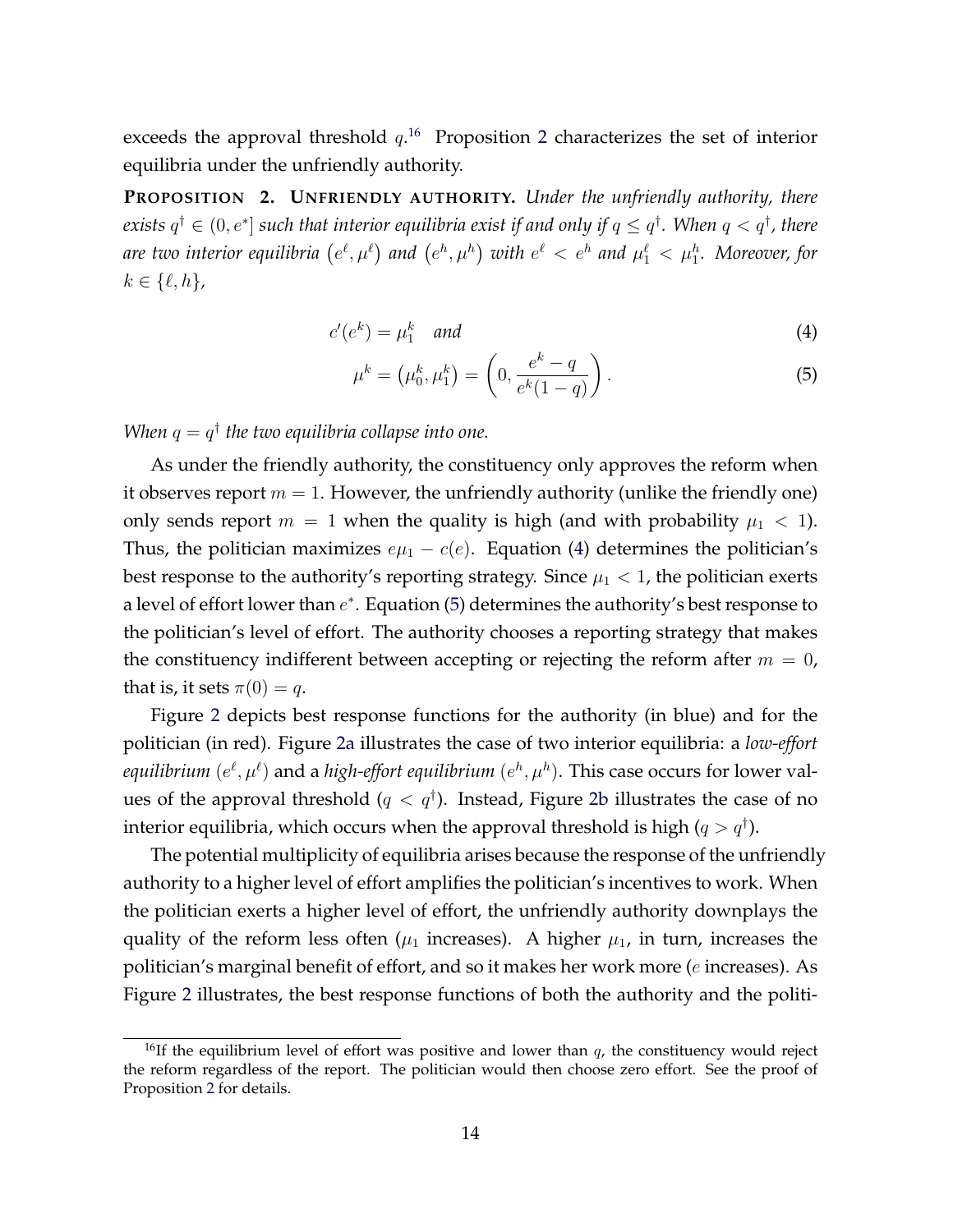cian are increasing. This is unlike the case of the friendly authority, illustrated in Figure [1a.](#page-12-0) Finally, the assumption  $c'''(e) > 0$  for all  $e \in [0, 1]$  guarantees that there can be at most two interior equilibria.<sup>17</sup>

<span id="page-16-1"></span>

**Figure 2:** Multiple equilibria under the unfriendly authority

*Notes*: The red dash curve depicts the politician's best response. Blue thick curves represent best response functions for the authority. The cost of effort is  $c(e) = \frac{2}{3}e^2$ . The left panel corresponds to  $q = 0.15$ , while the right panel corresponds to  $q = 0.5$ .

While  $e^{\ell}$  increases with the approval threshold,  $e^{h}$  decreases with it. To see why, note that a higher *q* lowers the authority's best response (the blue line in Figure [2](#page-16-1) shifts down), while keeping the politician's best response unchanged.

The authority's distortion is more pronounced in the low-effort equilibrium than in the high-effort one:  $\mu_1^{\ell} < \mu_1^h$ . Moreover,  $\mu_1^{\ell}$  increases with the approval threshold and *µ<sup>h</sup>* <sup>1</sup> decreases with it. Hence, the effects of changes in *q* on the politician's payoff and on the party's payoff (respectively,  $e^k\mu_1^k - c(e^k)$  and  $e^k\mu_1^k$ ) are straightforward. We summarize these results in Lemma [2.](#page-17-1)

<span id="page-16-0"></span><sup>&</sup>lt;sup>17</sup>The assumption on the third derivative of the cost function ensures that the politician's best response is convex. The authority's best response is strictly concave (whenever it chooses  $\mu_1 > 0$ ). Then, the authority's and the politician's best responses cannot cross more than twice. Even without this assumption on the third derivative, for low enough values of *q*, there would be *at least* two equilibria and all equilibria would satisfy equations [\(4\)](#page-15-2) and [\(5\)](#page-15-3).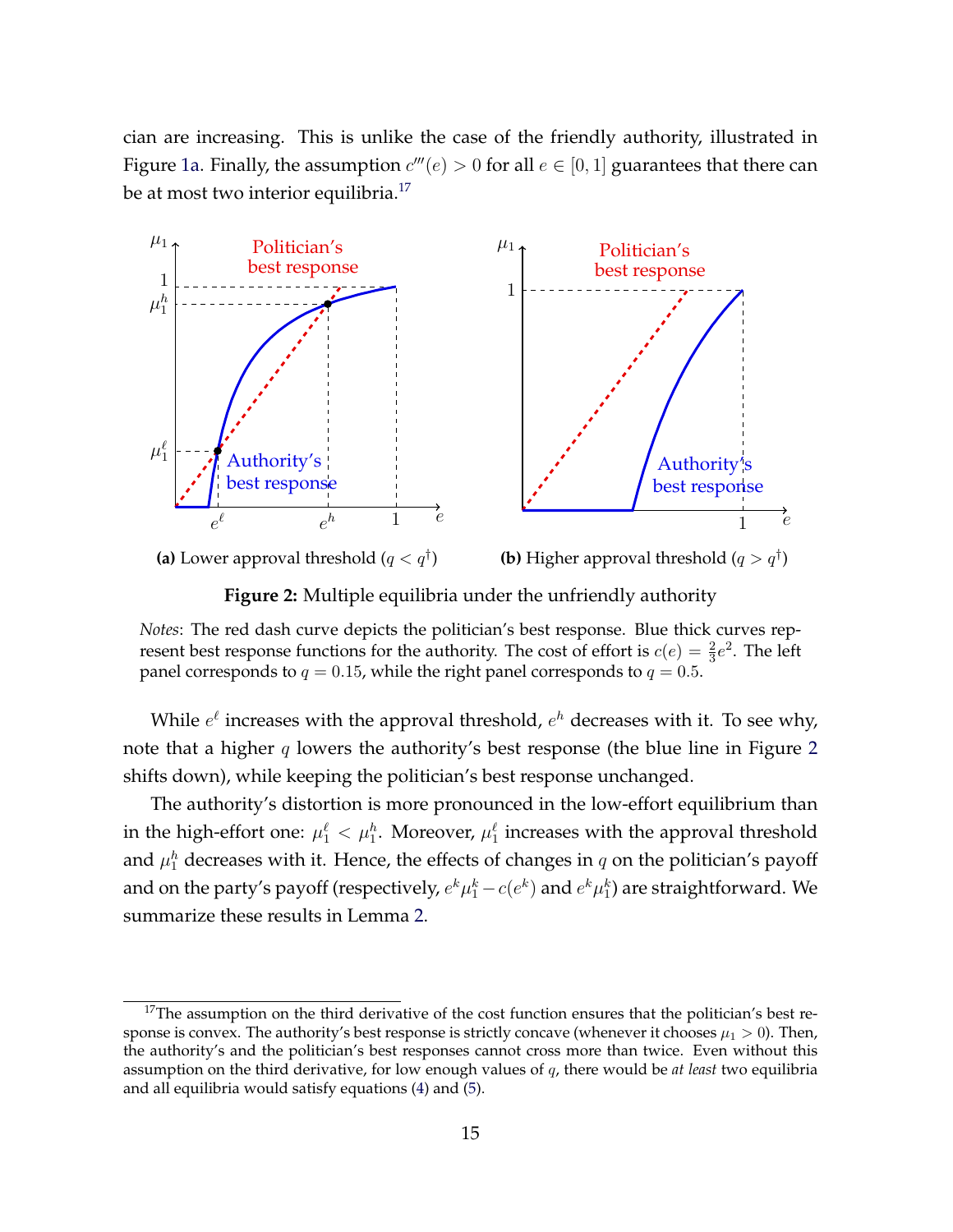<span id="page-17-1"></span>**LEMMA 2. COMPARATIVE STATICS WITH UNFRIENDLY AUTHORITY.** *Under the unfriendly authority, the effort level, the politician's payoff, and the party's payoff all increase with q in the low-effort equilibrium and decrease with q in the high-effort equilibrium.*

We conclude the section characterizing the players' ranking over the low-effort and the high-effort equilibrium under the unfriendly authority.

<span id="page-17-2"></span>**LEMMA 3. RANKING OF EQUILIBRIA WITH UNFRIENDLY AUTHORITY.** *The politician, the party and the constituency all prefer the high-effort equilibrium to the low-effort equilibrium. The authority, instead, exhibits the reversed ranking.*

Lemma [3](#page-17-2) follows from the fact the unfriendly authority tampers reports less often in the high-effort equilibrium than in the low-effort one. As for Lemma 1, we also take advantage of the results in Lemmas [2](#page-17-1) and [3](#page-17-2) when comparing the outcomes under different types of authorities in Section [4.](#page-17-0)

# <span id="page-17-0"></span>**4 Ranking over authorities**

In this section we present the agents' ranking over different types of authorities. We explain how a friendly authority can be detrimental to the party.

#### **4.1 The politician and the party**

The constituency approves the reform with positive probability whenever the equilibrium level of effort is positive. As a result, both the politician and the party strictly prefer any interior equilibrium to any equilibrium with zero effort. In what follows we thus focus on interior equilibria only.

The type of authority affects the approval probability of the reform through two channels. First, authorities distort their reports. The friendly authority inflates the quality of the reform by sending report  $m = 1$  not only when the reform is of high quality, but also with probability  $\mu_0^F \in (0,1)$  when the reform is of low quality. On the contrary, the unfriendly authority downplays the quality of the reform by sending report  $m = 0$  not only when the reform is of low quality, but also with probability  $1 - \mu_1^k \in (0, 1)$  when the reform is of high quality. Holding the effort of the politician constant, these distortions imply that the approval probability is higher under the friendly authority. Second, because of the authorities' distortion, the politician works harder under the unfriendly authority than under the friendly one:  $e^F < q < e^\ell <$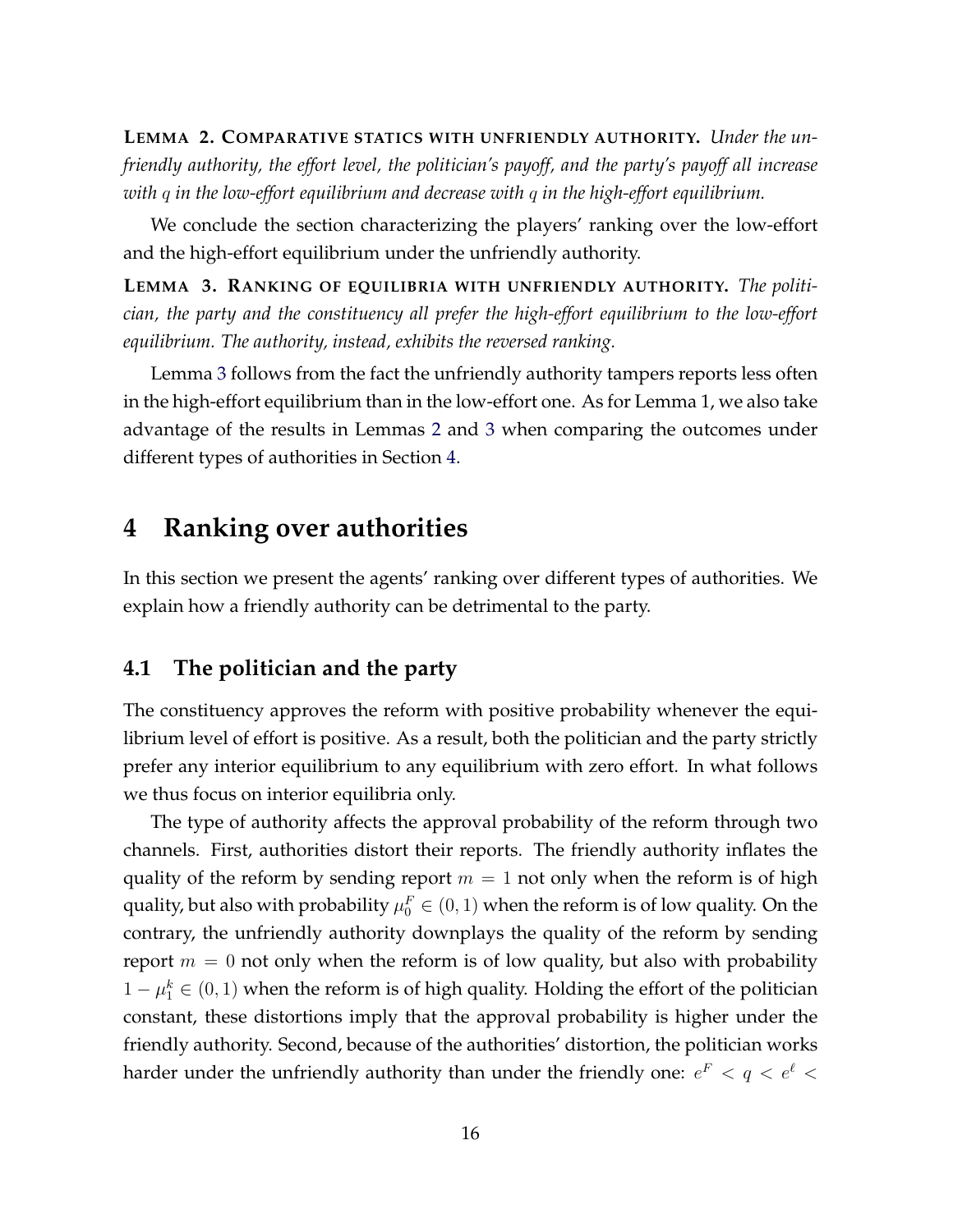<span id="page-18-0"></span>

**Figure 3:** Party's payoff under the friendly and unfriendly authority

*Notes*: The blue thick curve depicts the party's payoff under the friendly authority. The red dashed curve depicts the party's payoff in the high-effort equilibrium under the unfriendly authority. The cost function is  $c(e) = \frac{1}{3} \left[ \frac{3}{4} e + \frac{1}{4} \left( -\log(1 - e) \right) \right]$ , so  $e^* = \frac{8}{9}$ .

*e<sup>h</sup>*. Holding the authority's reporting strategy constant, this channel implies that the approval probability is higher under the unfriendly authority.

A revealed-preference argument shows that the politician prefers the friendly authority to the unfriendly one. The politician's payoff is  $e^F + (1 - e^F)\mu_0^F - c(e^F)$  under the friendly authority and  $e^{k}\mu_1^k - c(e^k)$  under the unfriendly one. Then for every  $k \in \{\ell, h\}$ :

$$
e^{F} + (1 - e^{F})\mu_0^F - c(e^{F}) > e^{k} + (1 - e^{k})\mu_0^F - c(e^{k}) > e^{k}\mu_1^k - c(e^{k}).
$$

The first inequality follows from the optimality of the politician's behavior and the second one from  $\mu_1^k \in (0,1)$ . A similar argument shows that the politician ranks the truthful authority strictly between the friendly authority and the unfriendly one.

The party's ranking over authorities does not necessarily coincide with that of the politician. Although both the party and the politician care about the approval probability of the reform, the party, unlike the politician, does not factor in the cost of effort.

Figure [3](#page-18-0) illustrates that the party may prefer the unfriendly authority over the friendly one. The cost function is  $c(e) = \frac{1}{3} \left[ \frac{3}{4} e + \frac{1}{4} \left( -\log(1-e) \right) \right]$ , which is mildly convex[.18](#page-18-1) Thus, by Lemma [1,](#page-13-1) the party's payoff under the friendly authority (de-

<span id="page-18-1"></span><sup>&</sup>lt;sup>18</sup>The cost function *c* is a weighted sum of  $-\log(1 - e)$  and a liner function. Hence, *c* is mildly convex, since  $-\log(1 - e)$  is convex relative to *c*.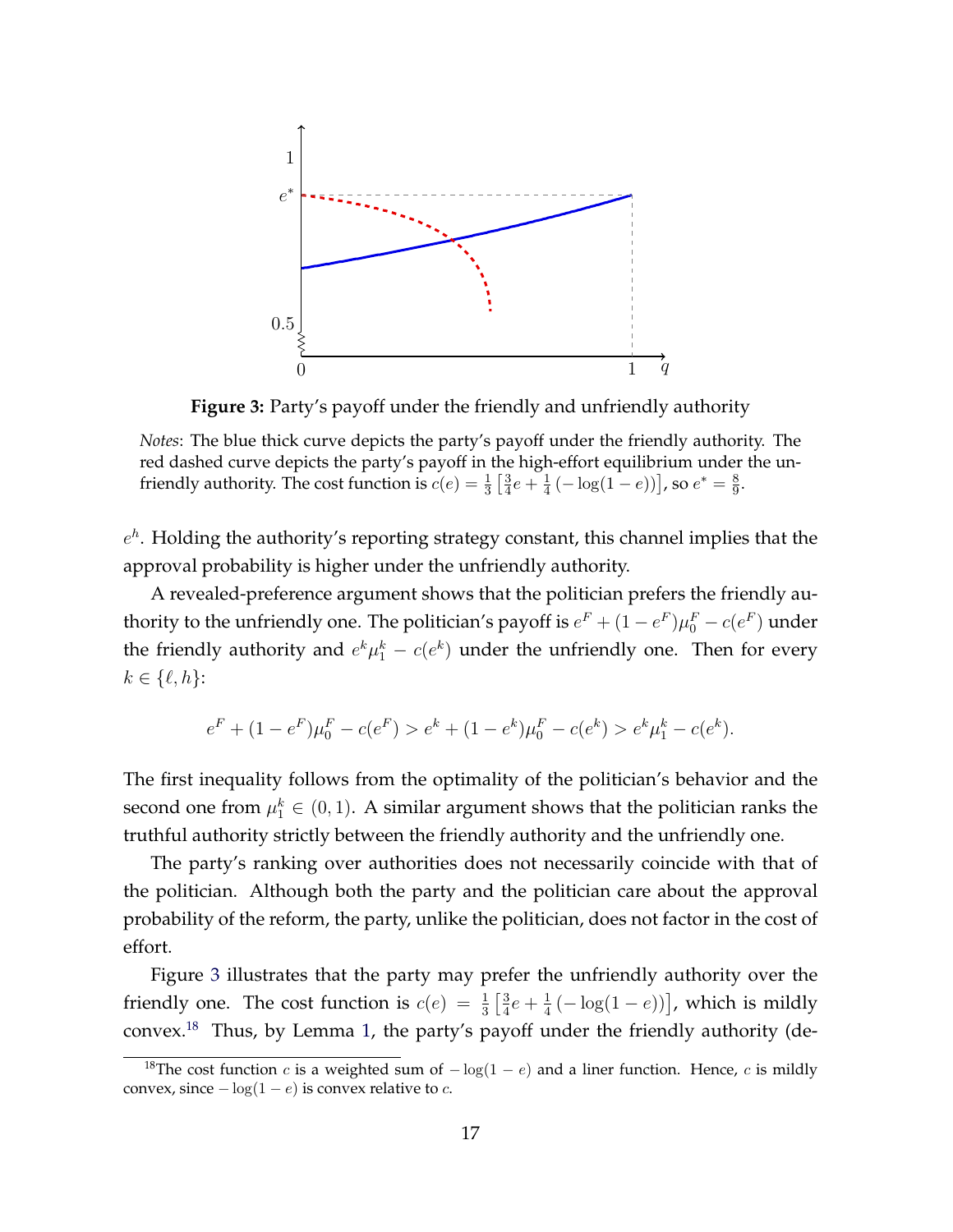picted with the blue thick curve) increases with *q*. Instead, by Lemma [2,](#page-17-1) the party's payoff under the unfriendly authority in the high-effort equilibrium (depicted with the red dashed curve) decreases with *q*. For low levels of the approval threshold, the party is strictly better off under the unfriendly authority than under the friendly authority. This corresponds to the range in Figure [3](#page-18-0) where the red dashed curve lies above the blue thick curve.

To see how this ranking over authorities may emerge, note that the friendly authority does not have much room for persuasion when the approval threshold *q* is close to one. The friendly authority must behave almost like the truthful one, so the politician's level of effort is close to  $e^*$ . The party thus obtains a payoff close to  $e^*$ . As the approval threshold *decreases*, the party's payoff under the friendly authority goes down: the negative effect from a lower level of effort dominates the positive effect from the friendly oversight. Note next that when the approval threshold *q* is close to zero the unfriendly authority behaves almost like the truthful one. This gives the party a payoff close to  $e^*$  in the high-effort equilibrium.

The party finds the friendly authority detrimental when the cost function is mildly convex and the approval threshold is low. A low approval threshold means that the unfriendly authority cannot tamper its reports too much, while the friendly authority can inflate them often. A mildly convex cost function, in turn, means that the level of effort is highly responsive to incentives: it decreases a lot when the oversight of the friendly authority becomes more lenient and it increases a lot when the oversight of the unfriendly authority becomes less severe. When the approval threshold is low (and the cost function is mildly convex), the party's payoff under the friendly authority is low because the (negative) effect on the level of effort offsets the (positive) effect of the favorable reporting strategy. At the same time, the party's payoff under the unfriendly authority is high thanks to the little tampering and its associated high level of effort. The party's is thus better off with the unfriendly authority.

When the cost function is highly convex, the level of effort does not react much to incentives. Then, the party always prefers the friendly authority. Indeed, while the approval probability under the unfriendly authority is bounded above by  $e^*$ , this probability is bounded below by  $e^*$  under the friendly authority.

<span id="page-19-0"></span>**PROPOSITION 3. PARTY'S PREFERENCES OVER INTERIOR EQUILIBRIA.** *Whenever the cost function is mildly convex, there exists*  $\overline{q} \in [0,q^\dagger]$  *such that the party prefers the*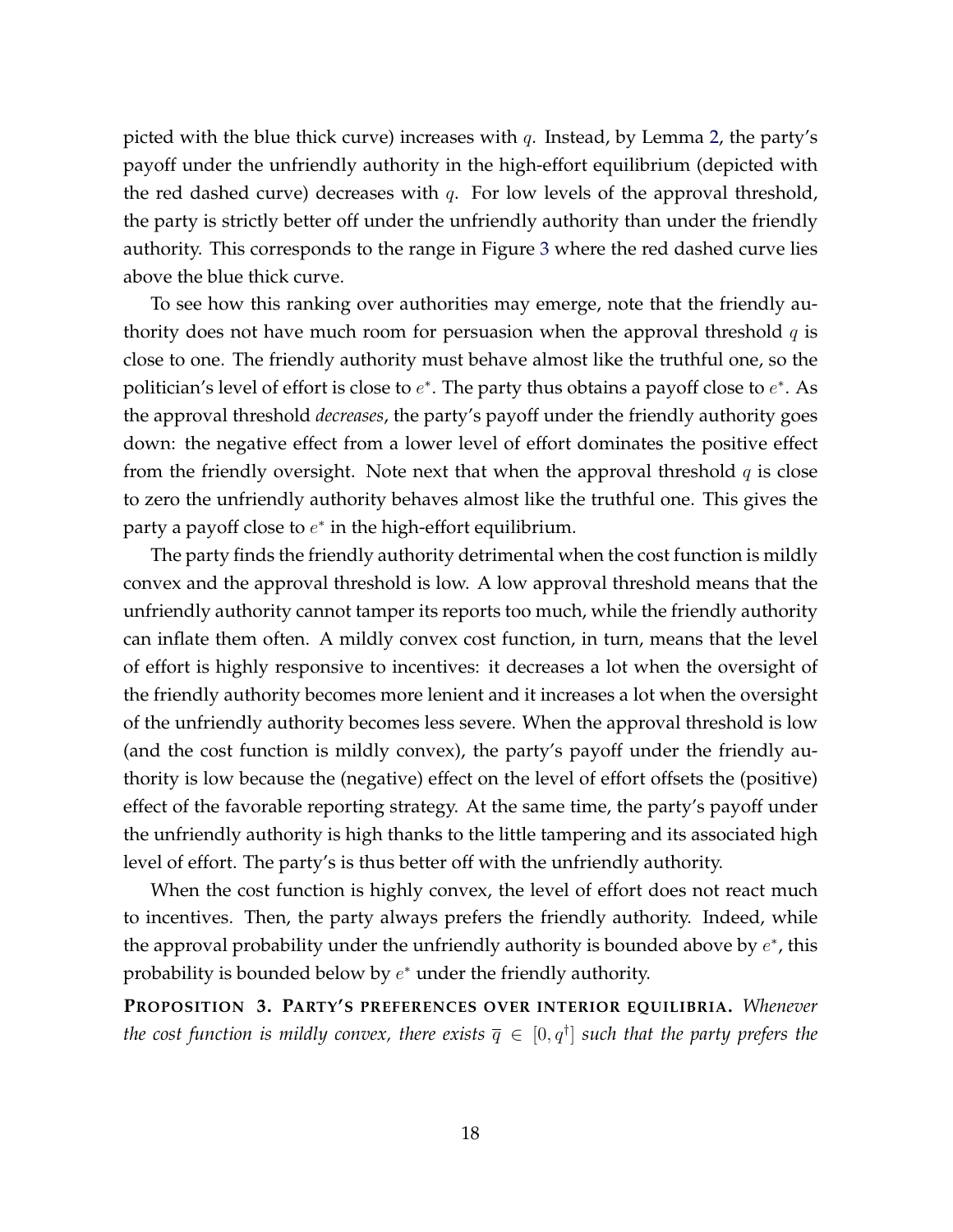*high-effort equilibrium under the unfriendly authority to the interior equilibrium under the friendly one if and only if*  $q \leq \overline{q}$ *.* 

*Whenever the cost function is highly convex the party always prefers the interior equilibrium under the friendly authority to the high-effort equilibrium under the unfriendly one.*

The party may even prefer the low-effort equilibrium under the unfriendly authority to the interior equilibrium under the friendly one. We next discuss how the party ranks the low-effort equilibrium under different configurations of the primitives. First, the party unambiguously prefers the friendly authority whenever either the cost function is highly convex or  $q > \overline{q}.^{19}$  $q > \overline{q}.^{19}$  $q > \overline{q}.^{19}$  Second, when the cost function is mildly convex and *q* is close to zero, the party again prefers the friendly authority. The politician's level of effort converges to zero as *q* approaches zero both under the friendly authority and in the low-effort equilibrium under the unfriendly one.<sup>20</sup> Nonetheless, the politician benefits from the oversight of the friendly authority, so the party prefers the friendly authority to the low-effort equilibrium under the unfriendly one.<sup>[21](#page-20-2)</sup> Finally, for interior values of the approval threshold *q*, the party may rank the equilibrium under the friendly authority above or below the low-effort equilibrium under the unfriendly authority.

Figure [4](#page-21-0) illustrates the party's ranking between the friendly authority and the low effort equilibrium under the unfriendly one with two examples. Figure [4a](#page-21-0) shows that with the cost function from Figure [3,](#page-18-0) the party always prefers the equilibrium under the friendly authority to the low-effort equilibrium under the unfriendly one. Figure [4b](#page-21-0) shows that with a similar cost function the order can be reversed: for an interior range of approval thresholds, the party prefers the low-effort equilibrium under the unfriendly authority to the equilibrium under the friendly one.

The degree of convexity of the cost function also guides the comparison between the friendly authority and the truthful one. When the cost function is mildly convex, the party prefers the truthful authority to the friendly one. The opposite is true when the cost function is highly convex. To see why, note first that the party's payoff under the friendly authority is equal to  $e^F$  when  $q = 1$  and it is increasing (decreasing)

<span id="page-20-0"></span><sup>&</sup>lt;sup>19</sup> Proposition [3](#page-17-2) implies that the party prefers  $(e^F, \mu^F)$  to  $(e^h, \mu^h)$  and Lemma 3 implies that the party prefers  $(e^h, \mu^h)$  to  $(e^{\ell}, \mu^{\ell})$ .

<span id="page-20-1"></span> $20$ We show this for the low-effort equilibrium under the unfriendly authority in the proof of Proposition [3.](#page-19-0) Under the friendly authority, this limit follows from rewriting equation [\(A-1\)](#page-24-0) as  $1 - c'(e^F(q)) [1 - e^F(q)]$ 

<span id="page-20-2"></span><sup>&</sup>lt;sup>21</sup>The party's equilibrium payoff under the friendly authority is equal to  $e^F/q$  and converges to  $1 - c'(0) > 0$  as *q* approaches 0. This follows from applying L'Hôpital Rule and exploiting ([A-3\)](#page-24-1). Instead, the party's payoff in the low-effort equilibrium converges to 0 as *q* approaches 0.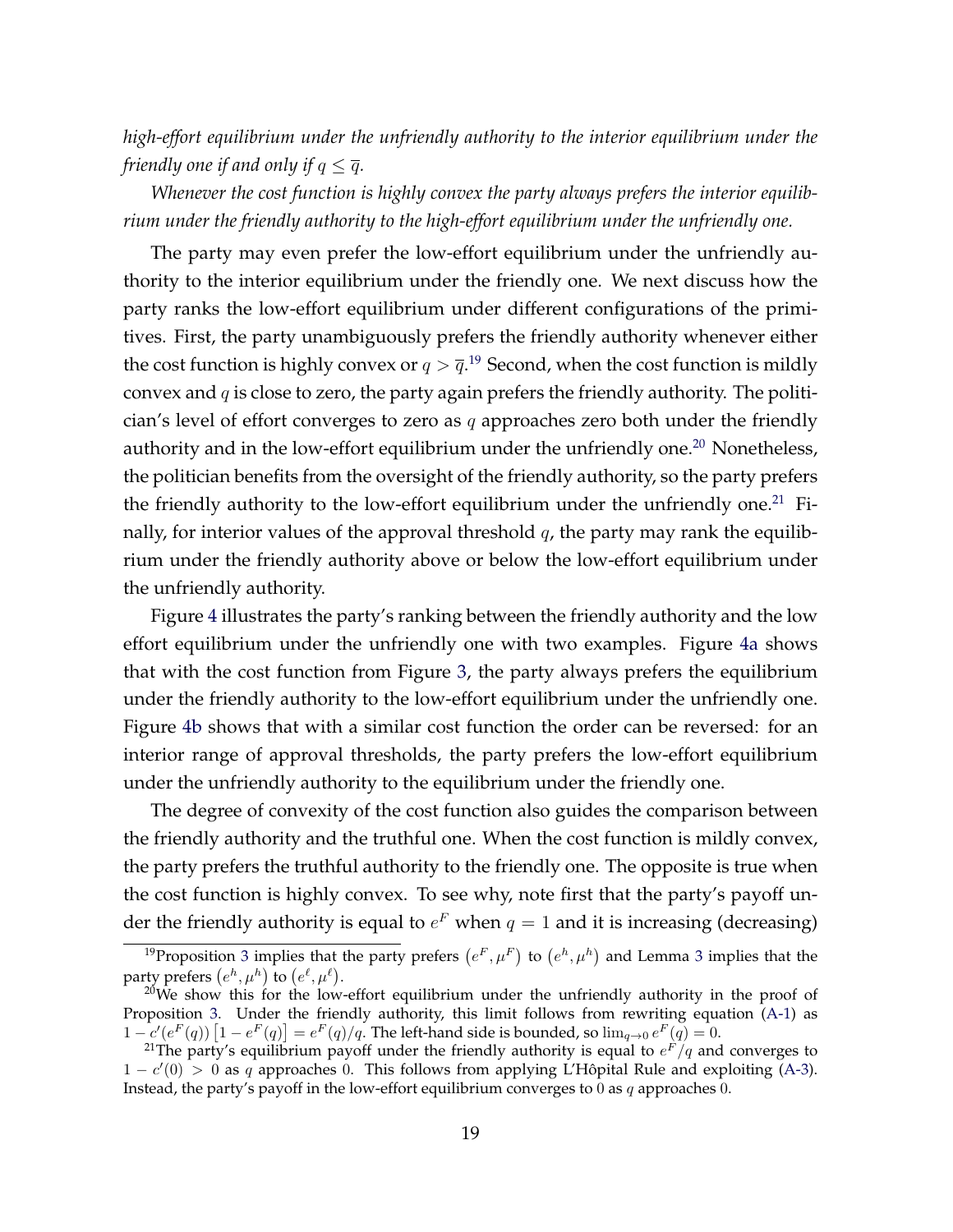<span id="page-21-0"></span>

**Figure 4:** Party may prefer low-effort equilibrium under unfriendly authority to equilibrium under friendly authority.

*Notes*: The blue thick curve depicts the party's payoff under the friendly authority. The red dashed curve depicts the party's payoff in the high-effort equilibrium under the unfriendly authority. The black dotted curve depicts the party's payoff in the low-effort equilibrium under the unfriendly authority.

in *q* if the cost function is mildly (highly) convex. Second, the party's payoff under the truthful authority is exactly  $e^*$  for all values of the approval threshold  $q$  (see Remark [2\)](#page-11-5).

The level of effort  $e^*$  is also an upper bound for the party's payoff under the unfriendly authority. Thus, the party always rank the truthful authority above the unfriendly one.

Finally, there are cost functions that are neither mildly convex nor highly convex. In Appendix [B](#page-29-0) we provide sufficient conditions for an unambiguous ranking over authorities from the point of view of the party.

#### **4.2 The constituency**

The constituency is indifferent between any equilibrium with zero effort and the interior equilibrium under the friendly authority. Whenever the politician exerts zero effort, the constituency rejects the reform and obtains a payoff equal to the approval threshold *q*. In the interior equilibrium under the friendly authority, the constituency rejects the reform after receiving report  $m = 0$  and obtains a payoff of q. When it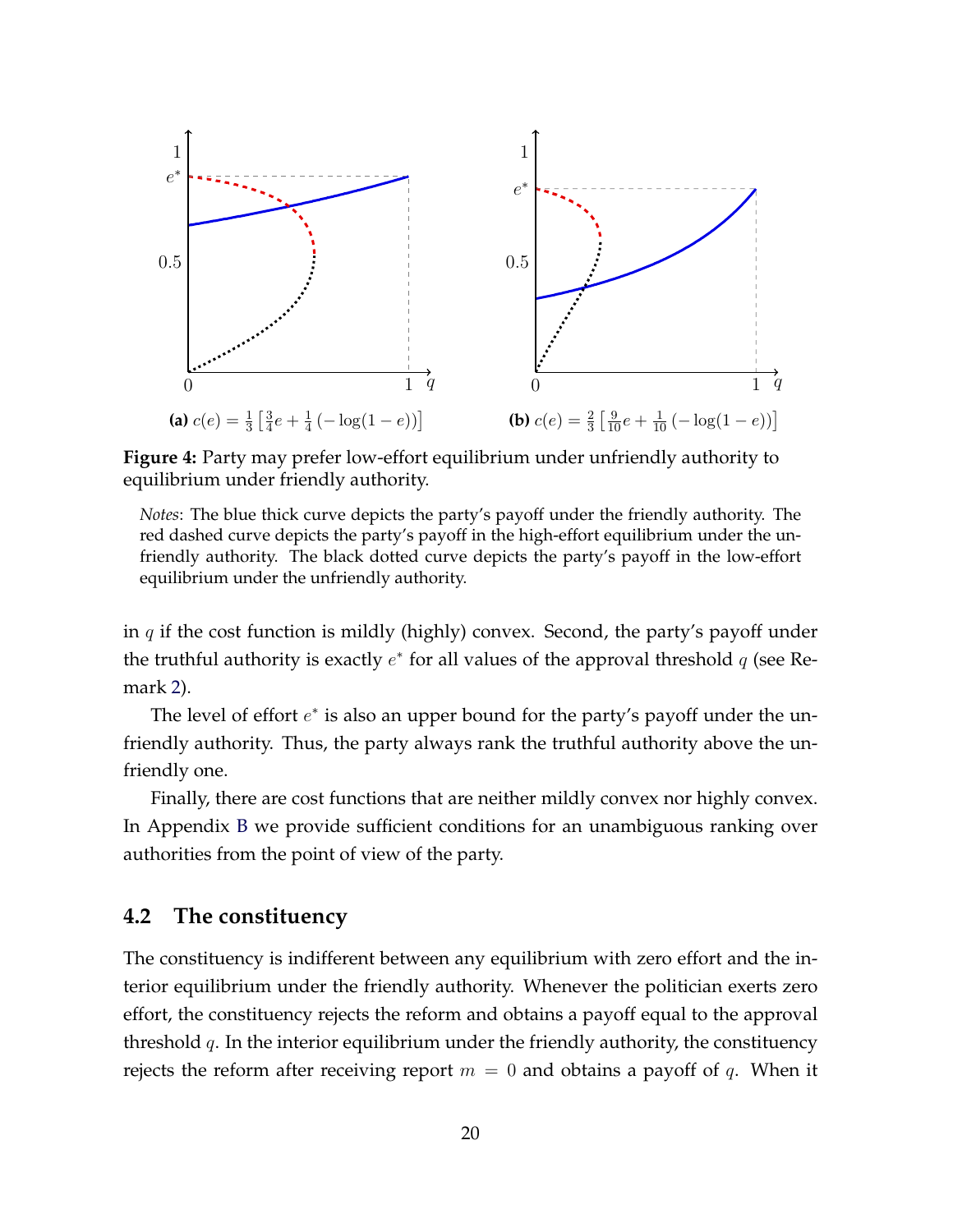instead receives report  $m = 1$ , the constituency is indifferent between approving the reform or rejecting it, so it also receives a payoff of *q*. Thus, the constituency obtains a payoff of *q* in the interior equilibrium under the friendly authority.

The payoff of the constituency in an interior equilibrium is larger under the unfriendly authority than under the friendly one. Under the unfriendly authority, the constituency approves the reform after receiving report  $m = 1$ . When instead it receives report  $m = 0$ , the constituency is indifferent between approving the reform or rejecting it. Thus, the constituency's equilibrium payoff is equal *e<sup>k</sup>*, the payoff it would get by always approving the reform. As  $e^k > q$  for both  $k \in \{\ell, h\}$ , the constituency prefers the unfriendly authority to the friendly one.

Finally, the constituency ranks the truthful authority over the unfriendly one (and thus also over the friendly one). Indeed, when the authority is truthful, the politician exerts a level of effort equal to  $e^*$  and the constituency observes a perfectly informative signal. Thus, the constituency obtains a payoff of  $e^* + (1 - e^*)q$ . Since  $e^* > e^k$  for both  $k \in \{\ell, h\}$ , the constituency is better off under the truthful authority than under the unfriendly one.

**REMARK 3. CONSTITUENCY'S PREFERENCES OVER INTERIOR EQUILIBRIA.** *The constituency prefers the truthful authority to the unfriendly one and the unfriendly one to the friendly.*

The constituency's ranking over authorities is intuitive. The constituency wants to approve reforms of high quality. As such, it would like the politician to exert high effort and the reports to be informative. The truthful authority achieves both these goals. On the contrary, the friendly authority disincentives effort and can also result in the approval of low quality reforms. The unfriendly authority ranks in-between: although some high quality reforms are rejected, the reforms that are approved are always of high quality.

## **5 Conclusion**

In many economic and political environments, experts with the technical know-how to evaluate intricate proposals inform decision makers about the quality of such proposals. Experts, however, may have their own agendas and can use their expertise to steer decisions towards their own interests. The interests of experts may be aligned or misaligned with those of the interest groups behind the proposals.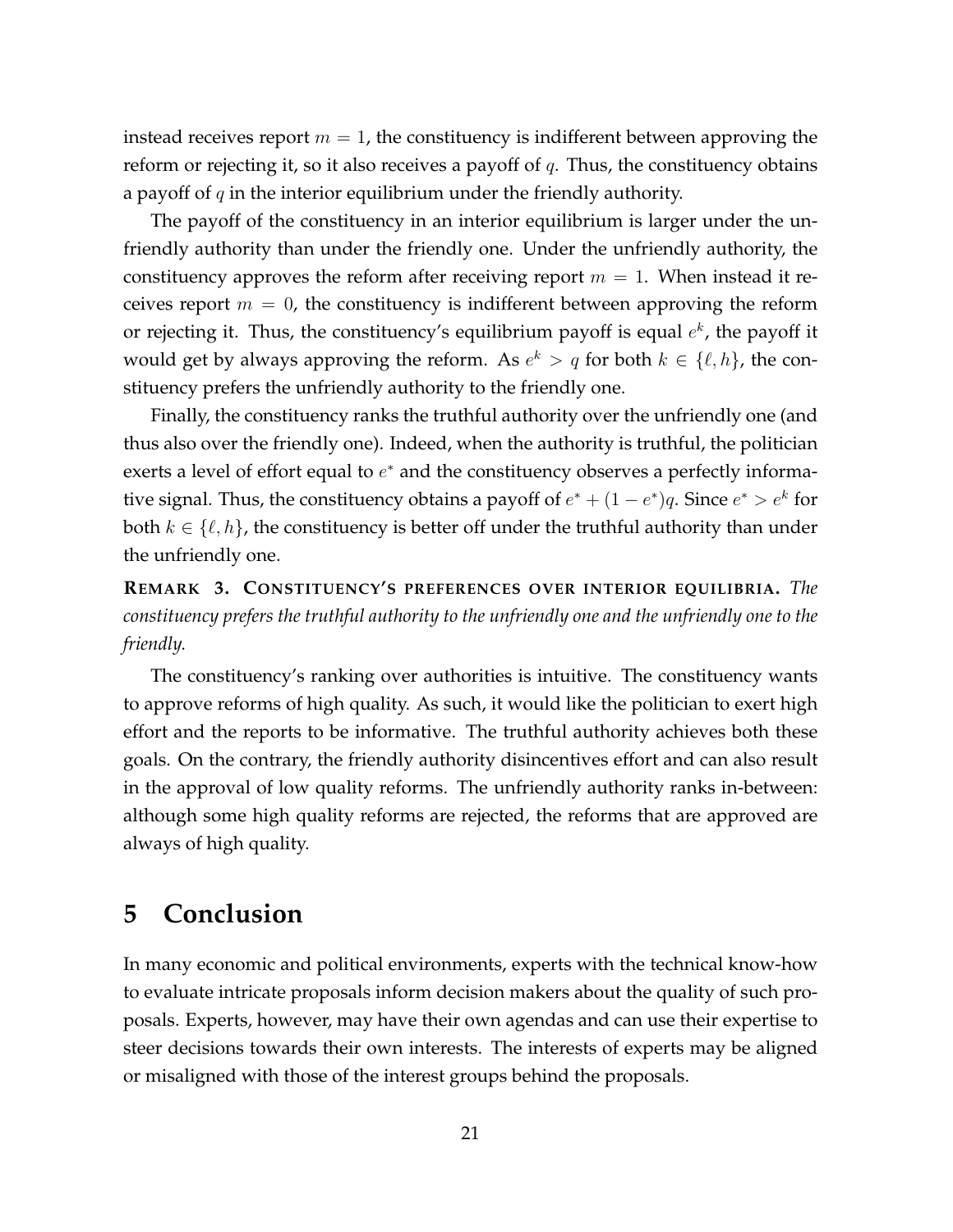We study how such alignment of interests affects the likelihood of approval of proposals. To do so, we focus on a simple political environment. A politician brings forward a reform proposal. The quality of the reform depends positively on the politician's unobservable and costly effort. A constituency does not observe the quality of the reform directly. Instead, an expert authority provides a report about such quality. The authority may want the reform to be approved (friendly authority) or to be rejected (unfriendly authority).

We identify when reforms are approved less often under a *friendly* authority than under an *unfriendly* one. The friendly authority is detrimental for the approval of the reform when two conditions hold. First, the alternative to the reform is not too attractive for the constituency. Second, incentivizing the politician's effort is not too difficult.

Our results highlight how a friendly authority can be detrimental exactly when reforms are needed the most, namely when they can represent a significant improvement over the status quo.

# **Appendix**

## **A Proofs**

#### **Proof of Proposition [1](#page-11-2)**

We first show the auxiliary result that  $e^F$  < q. Suppose instead that there exists an equilibrium where the politician exerts a level of effort  $e \geq q$ . The authority can then guarantee the approval of the reform by choosing an uninformative reporting strategy, namely by setting  $\mu_0 = \mu_1$ . In such a case, the constituency approves the reform with certainty after either report. This in turn pushes the politician to choose  $e = 0$ , which violates the premise that  $e \geq q$  (as  $q > 0$ ).

We next obtain the authority's best response to an interior level of effort  $e \in (0, q)$ . Given the behavior of the constituency, standard results from the literature on persuasion imply that the authority's best response must be as follows. First, the authority reports  $m = 1$  whenever the reform is of high quality. Second, the authority reports  $m = 0$  with probability  $\mu_0 \in (0, 1)$  when the reform is of low quality, where  $\mu_0$  solves  $\frac{e}{e+(1-e)\mu_0} = q$ . The authority's best response is thus the reporting strategy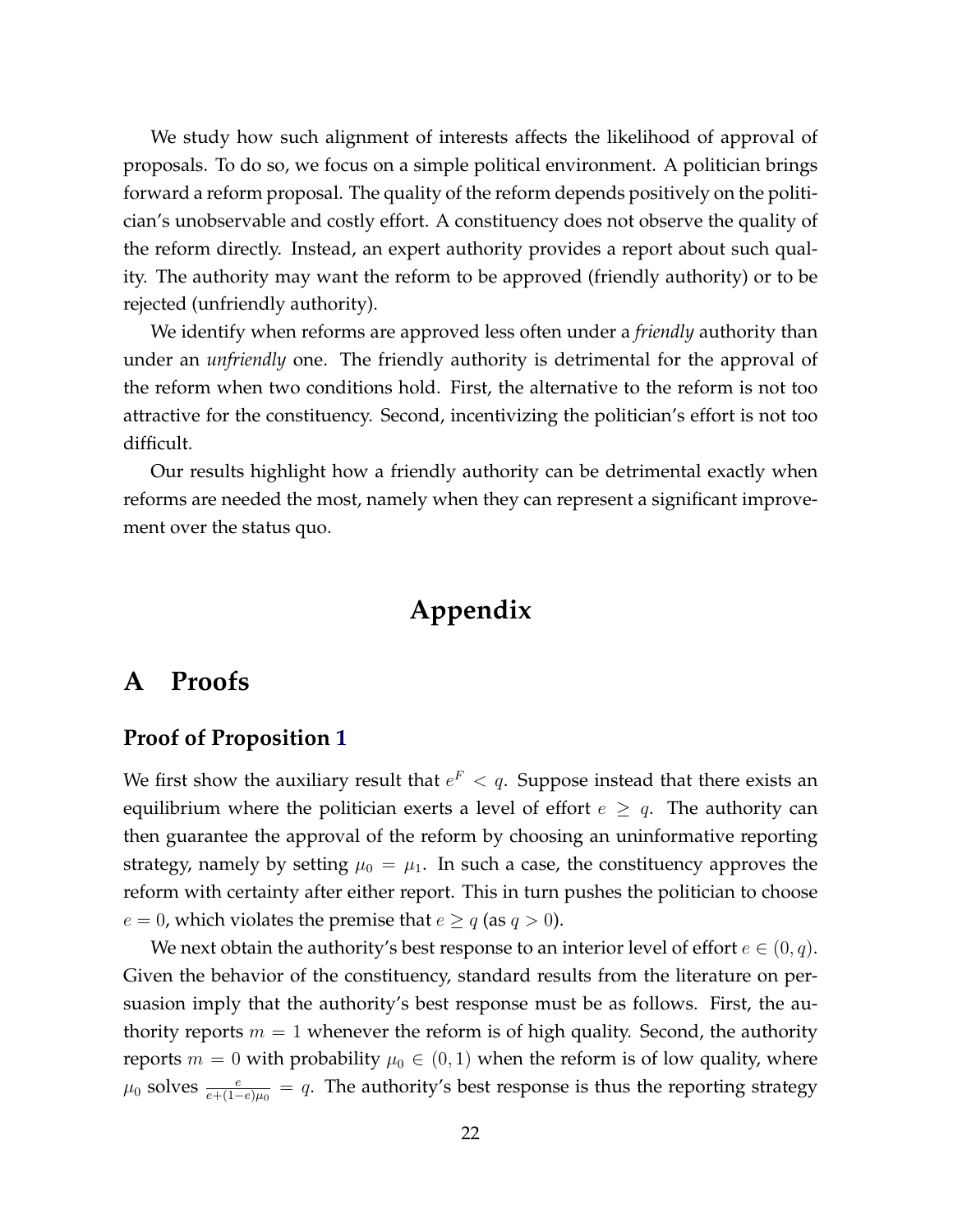$\mu = \left(\frac{e(1-q)}{(1-e)q}, 1\right)$ , which is well defined since  $e < q$ . This reporting strategy induces posterior beliefs  $\pi(0) = 0$  and  $\pi(1) = q$ . The constituency then approves the reform after receiving report  $m = 1$  and rejects it after receiving report  $m = 0$ .

We then solve for the politician's best response to an arbitrary reporting strategy  $\mu = (\mu_0, \mu_1)$  with  $\mu_1 \ge \mu_0$ . The politician solves  $\max_{e \in [0,1)} e\mu_1 + (1-e)\mu_0 - c(e)$ , which is a strictly concave problem (given the properties of *c*). The politician's best response thus satisfies  $\mu_1 - \mu_0 \leq c'(e)$  with strict equality whenever  $e > 0$ .

The combination of the two best responses leads to equations [\(1\)](#page-11-3) and [\(2\)](#page-11-4) in the main text, which characterize an interior equilibrium. Moreover, equations [\(1\)](#page-11-3) and [\(2\)](#page-11-4) together imply that the following equality must hold in equilibrium:

<span id="page-24-0"></span>
$$
1 - \frac{1 - q}{q} \frac{e}{1 - e} = c'(e).
$$
 (A-1)

The left-hand side of the previous expression decreases with *e*, while the right-hand side increases with *e*. Hence, the equality holds at most once. Moreover, the left hand side is larger than the right hand side at  $e = 0$ , while the right hand side is larger than the left hand side close to  $e = 1$ . Thus, the equilibrium exists and it is unique.  $\Box$ 

#### **Proof of Lemma [1](#page-13-1)**

Equations [\(1\)](#page-11-3) and [\(2\)](#page-11-4) together imply that in the unique interior equilibrium the following equality must hold:

<span id="page-24-2"></span>
$$
c'(e^F)(1 - e^F) - 1 + \frac{e^F}{q} = 0
$$
 (A-2)

Because of the implicit function theorem, this implies that

<span id="page-24-1"></span>
$$
\frac{de^F}{dq} = \frac{1 - c'(e^F)(1 - e^F)}{1 - c'(e^F)q + c''(e^F)q(1 - e^F)} > 0,
$$
\n(A-3)

where the inequality follows from  $c'(e^F) < 1$ . Hence, the equilibrium level of effort increases with *q*.

Note next that the equilibrium payoff of the politician is equal to

$$
e^{F}\mu_{1}^{F} + (1 - e^{F})\mu_{0}^{F} - c(e^{F}) = e^{F} + (1 - e^{F})\frac{e^{F}(1 - q)}{(1 - e^{F})q} - c(e^{F}) = \frac{e^{F}}{q} - c(e^{F}).
$$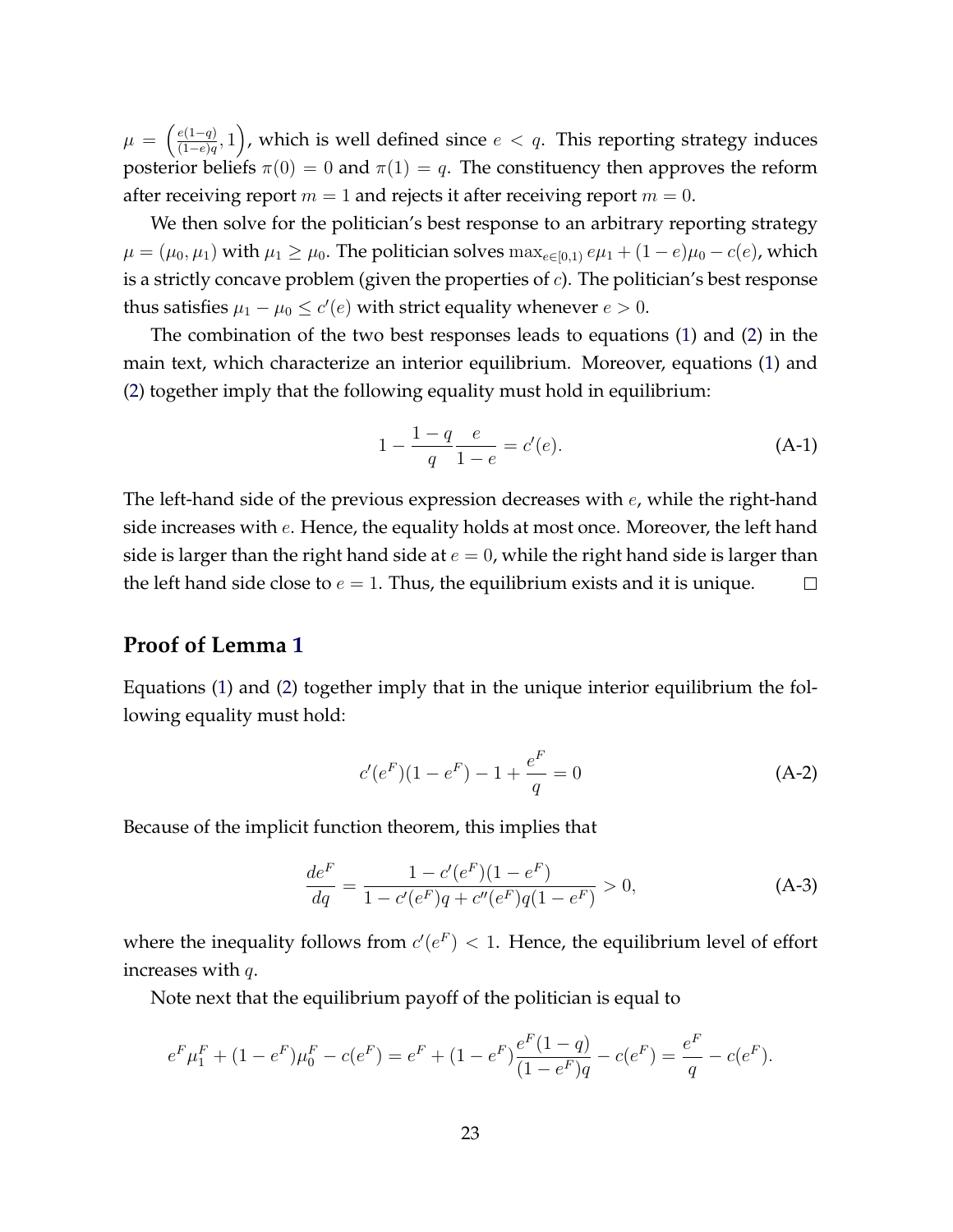The derivative of the politician's payoff with respect to *q* is thus equal to

$$
\frac{de^{F}}{dq}\frac{1-c'(e^{F})q}{q} - \frac{e^{F}}{q^{2}} < \frac{1-c'(e^{F})(1-e^{F})}{q} - \frac{e^{F}}{q^{2}} = 0,
$$

where the inequality follows from inequality [\(A-3\)](#page-24-1) and the equality follows from equation [\(A-2\)](#page-24-2). Hence, the politician's equilibrium payoff decreases with *q*.

Finally, equation [\(3\)](#page-13-0) in the main text shows that the derivative of the party's payoff with respect to *q* is equal to

$$
\left[c'(e^F)\frac{de^F}{d\mu_0} + (1 - e^F)\right] \frac{d\mu_0^F}{dq}.
$$

Since  $d\mu_0^F/dq < 0$ , the party's payoff strictly increases with  $q$  if  $c'(e^F)\frac{de^F}{d\mu_0}+(1-e^F)< 0$ , and strictly decreases with *q* if the opposite strict inequality holds. Applying the implicit function theorem on equation [\(1\)](#page-11-3), we get  $\frac{de^F}{d\mu_0} = -(c''(e^F))^{-1}$ . Hence, the party's payoff is strictly increasing in *q* if and only if

$$
-\frac{c'(e^F)}{c''(e^F)} + (1 - e^F) < 0.
$$

Rearranging terms, we get the inequality in the statement of the proposition.  $\Box$ 

#### **Proof of Proposition [2](#page-15-1)**

We first show the auxiliary result that  $e^k > q$ . Assume instead that there exists an equilibrium where the politician exerts a level of effort  $e \in (0, q]$ . The authority can then guarantee the rejection of the reform by adopting an uninformative reporting strategy, that is, by setting  $\mu_0 = \mu_1$ . In such a case the constituency rejects the reform with certainty after either report. This in turn pushes the politician to choose  $e = 0$ , which contradicts  $e \in (0, q]$ .

We next obtain the authority's best response to a level of effort  $e \in (q, 1)$ . Given the behavior of the constituency, standard results in the persuasion literature imply that the authority's best response must be as follows. First, the authority reports  $m = 0$ when the reform is of low quality. Second, the authority reports  $m = 1$  with probability  $\mu_1 \in (0,1)$  when the reform is of high quality, where  $\mu_1$  solves  $\frac{e(1-\mu_1)}{e(1-\mu_1)+1-e} = q$ . The authority's best response is thus the reporting strategy  $\mu = \left(0, \frac{e-q}{e(1-q)}\right)$  $\int$ , which is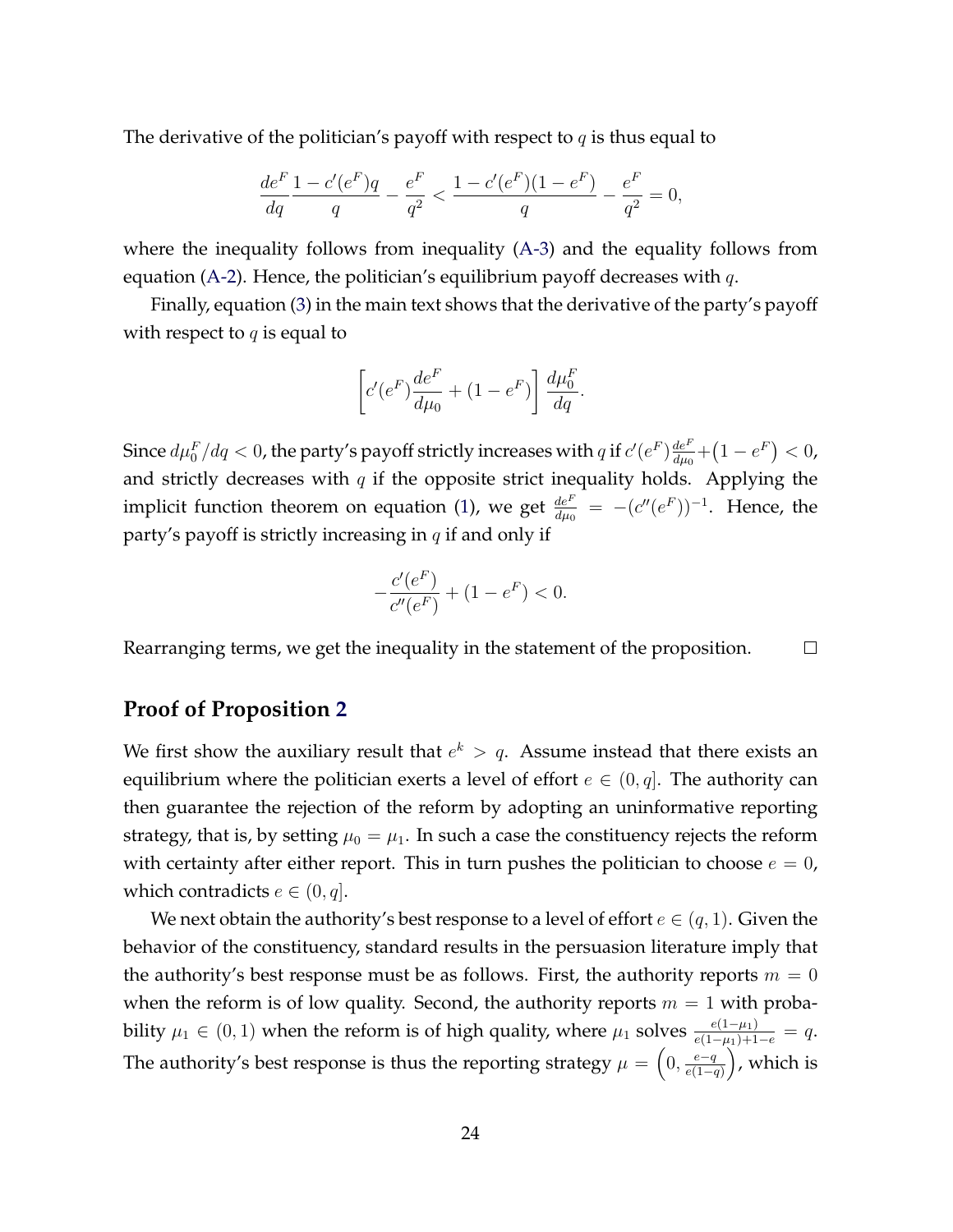well defined because  $e > q$ . This reporting strategy induces posterior beliefs  $\pi(0) = q$ and  $\pi(1) = 1$ . The constituency approves the reform after receiving report  $m = 1$  and rejects it after receiving report  $m = 0$ .

The politician's best response is identical to that under the friendly authority and satisfies  $\mu_1 - \mu_0 \leq c'(e)$ , with strict equality whenever  $e > 0$ .

The combination of the two best responses leads to equations [\(4\)](#page-15-2) and [\(5\)](#page-15-3) in the main text, which characterize an interior equilibrium. Equation [\(4\)](#page-15-2) directly implies  $e^{k} < e^{*}.$ 

The previous steps show that in any interior equilibrium  $(e^k, \mu^k)$ , the level of effort must satisfy  $q \leq e^k \leq e^*$ . Thus, whenever  $q \geq e^*$  no interior equilibrium exists. We then assume that  $q < e^*$  hereafter.

Next, for any  $q \in (0, e^*)$  we define the auxiliary function  $e \in [q, e^*] \mapsto f_q(e)$  as follows

<span id="page-26-0"></span>
$$
f_q(e) := \frac{e - q}{e(1 - q)} - c'(e).
$$
 (A-4)

The properties of the cost function imply that for every  $q \in (0, e^*)$   $f_q$  is continuous and strictly concave. Furthermore, both  $f_q(q) = -c'(q) < 0$  and  $f_q(e^*) = \frac{e^*-q}{e^*-qe^*} - 1 < 0$ . Then, fixing *q*, either (i)  $f_q(e) < 0$  for all  $e \in (q, e^*)$ , or (ii)  $f_q(e) \ge 0$  for some  $e \in (q, e^*)$ . An interior equilibrium level of effort  $e^k$  must satisfy the necessary sufficient condition  $f_q(e^k)=0$ . In case (i), there are no interior equilibria. In case (ii), the concavity of  $f_q$  implies that exactly two solutions exists if  $f_q(e) > 0$  for some  $e \in (q, e^*)$  and only one solution exists otherwise. An interior equilibrium exists if and only if  $f^*(q) := \max_{e \in [q,e^*]} f_q(e) \geq 0$ , where the maximum is well defined. Let  $e^{\dagger}(q) = \arg \max_{e \in [q, e^*]} f_q(e)$ . The maximizer is unique because  $f_q$  is strictly concave. The function  $f^*(q)$  is continuous because of the maximum theorem and satisfies  $\lim_{q\to 0} f^*(q) > 0$  and  $\lim_{q\to e^*} f^*(q) = -1 < 0$ . Finally,  $f^*(q)$  is strictly decreasing: for any  $q' > q$ 

$$
f^*(q) = f_q(e^{\dagger}(q)) \ge f_q(e^{\dagger}(q')) > f_{q'}(e^{\dagger}(q')) = f^*(q'),
$$

where the strict inequality holds since, for any given  $e$ ,  $f_{q}(e) < f_{q}(e)$ . Thus, there exists a unique  $q^{\dagger} \in (0,1)$  such that  $f^*(q^{\dagger})=0$ . Three cases are possible. First, if  $q > q^{\dagger}$ , then there is no interior equilibrium. Second, if  $q = q^{\dagger}$ , then there exists a unique interior equilibrium with level of effort  $e^{\dagger}$   $(q^{\dagger})$ . Third, if  $q < q^{\dagger}$ , then there exist two interior equilibria  $(e^{\ell}, \mu^{\ell})$  and  $(e^h, \mu^h)$  with  $q < e^{\ell} < e^{\dagger}(q) < e^h < e^*$ .  $\Box$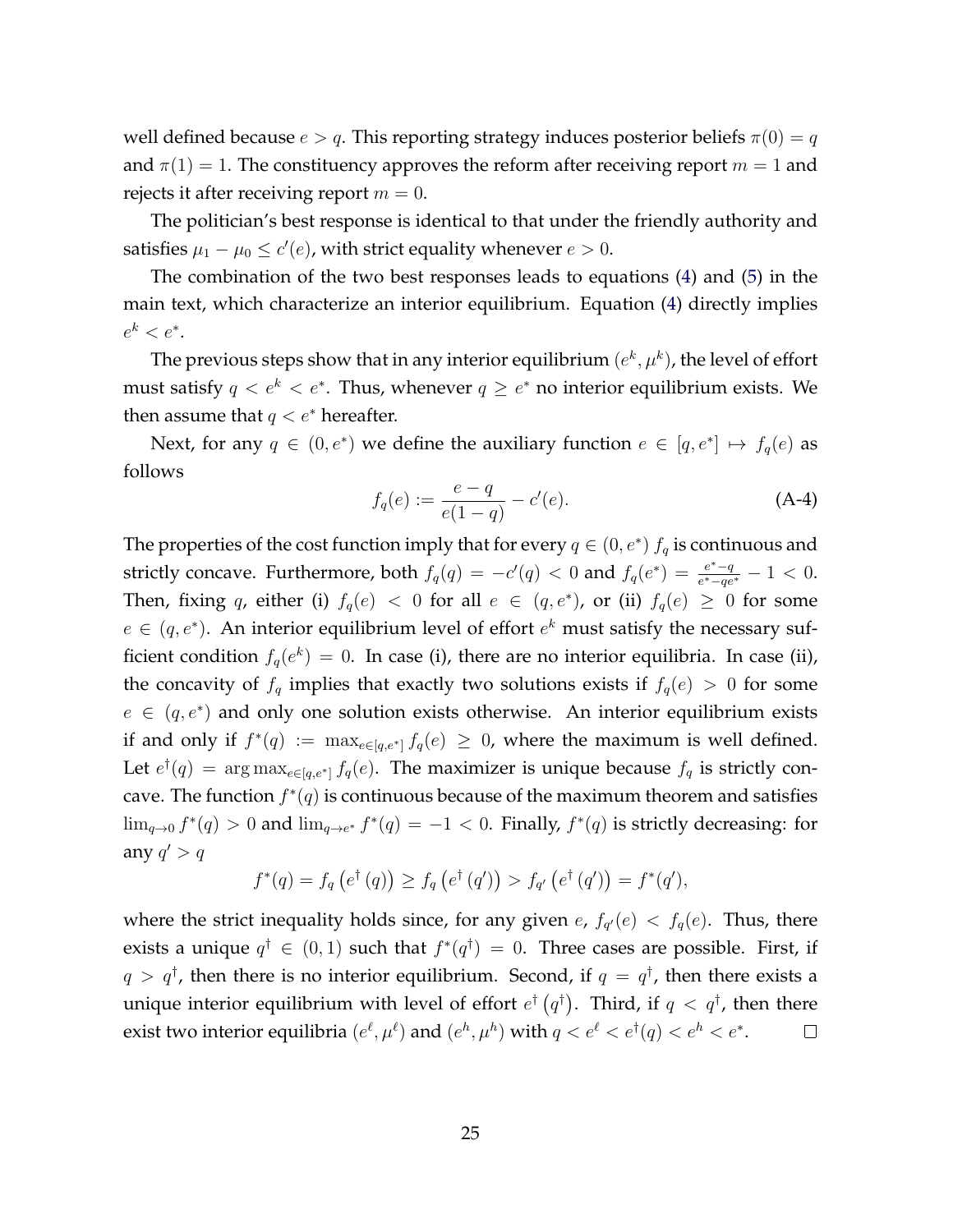#### **Proof of Lemma [2](#page-17-1)**

Proposition [2](#page-15-1) shows that for any  $q < q^{\dagger}$  there exist exactly two interior equilibria,  $(e^{\ell}, \mu^{\ell})$  and  $(e^h, \mu^h)$ . The equilibrium levels of effort  $e^{\ell}$  and  $e^h$  are the two roots of  $f_q(e) = 0$ , where the function  $f_q$  is as defined in [\(A-4\)](#page-26-0) and  $e^{\ell} < e^h$ . So for any  $q < q^{\dagger}$ , we let  $e^{\ell}(q)$  and  $e^h(q)$  be such that  $e^{\ell}(q) < e^h(q)$  and  $f_q(e^k(q)) = 0$  for  $k \in \{\ell, h\}$ . First, note that  $f_q(e) \, <\, f_q(e^\ell(q)) \, =\, 0$  for all  $e\, <\, e^\ell(q).$  Second, note that if  $q\, <\, q^\prime$ , then  $f_{q'}(e) < f_q(e)$  for any *e*. Then, whenever  $q < q' \leq q^{\dagger}$ ,

$$
f_{q'}(e) < f_q(e) \le f_q(e^\ell(q)) = 0 \qquad \forall e \in \left(0, e^\ell(q)\right]
$$

Then,  $e^{\ell}(q') > e^{\ell}(q)$ . A similar argument shows that  $e^{h}(q') < e^{h}(q)$ .

In the interior equilibrium  $(e^k, \mu^k)$ , the politician's payoff is equal to

$$
e^{k}\mu_1^k - c(e^k) = e^{k}c'(e^k) - c(e^k).
$$

The derivative of the politician's payoff with respect to *q* is thus equal to

$$
e^{k}c''(e^{k})\frac{de^{k}}{dq} + \frac{de^{k}}{dq}c'(e^{k}) - c'(e^{k})\frac{de^{k}}{dq} = e^{k}c''(e^{k})\frac{de^{k}}{dq}.
$$

Hence, the politician's payoff increases with  $q$  in the low-effort equilibrium and decreases with *q* in the high-effort equilibrium.

Finally, consider the equilibrium payoff of the party. Under the unfriendly authority, this is equal to  $e^k\mu_1^k$ . The derivative of this payoff with respect to  $q$  is equal to

$$
e^{k}c''(e^{k})\frac{de^{k}}{dq} + \frac{de^{k}}{dq}c'(e^{k}) = [e^{k}c''(e^{k}) + c'(e^{k})]\frac{de^{k}}{dq}.
$$

Hence, once more, the party's payoff increases with  $q$  in the low-effort equilibrium and decreases with *q* in the high-effort equilibrium.  $\Box$ 

#### **Proof of Lemma [3](#page-17-2)**

The party's payoff under the unfriendly authority in an interior equilibrium  $(e^k, \mu^k)$ , with  $k \in \{\ell, h\}$ , is equal to  $e^k \mu_1^k$ . The ranking of equilibria for the party follows from observing that  $e^h > e^{\ell}$  and  $\mu_1^h > \mu_1^{\ell}$ , so  $0 < e^{\ell} \mu_1^{\ell} < e^h \mu_1^h < 1$ . The ranking for the authority is the opposite to that of the party.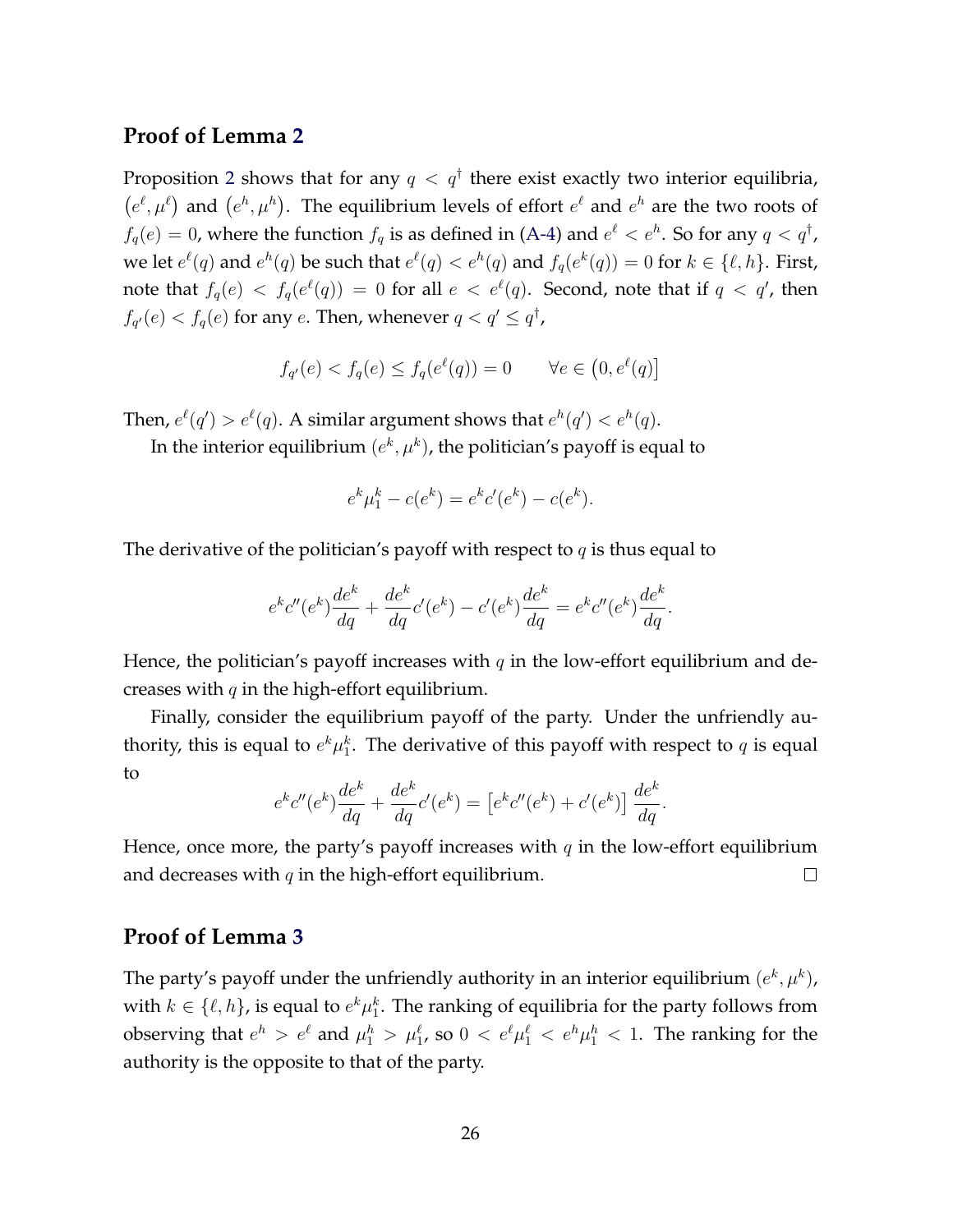Under the unfriendly authority, the constituency only approves reforms of high quality. Then, the constituency gets a payoff equal to

$$
e^{k}\mu_1^k + (1 - e^{k}\mu_1^k)q = (1 - q)e^{k}\mu_1^k + q = e^{k} - q + q = e^{k}.
$$

The constituency thus prefers the high-effort equilibrium to the low-effort one.

Finally, the politician's payoff is equal to  $e^k\mu_1^k - c(e^k)$ . The following inequalities show that the politician prefers the high-effort equilibrium to the low-effort one

$$
e^h\mu_1^h - c(e^h) > e^{\ell}\mu_1^h - c(e^{\ell}) > e^{\ell}\mu_1^{\ell} - c(e^{\ell}),
$$

where the first strict inequality follows from the optimality of the politician, and the second one from  $\mu_1^h > \mu_1^{\ell}$ .  $\Box$ 

#### **Proof of Proposition [3](#page-19-0)**

Under the friendly authority, the equilibrium level of effort  $e^F$  increases with *q* and it is bounded above by  $e^*$ . Thus,

$$
\lim_{q \to 1} \mu_0^F(q) = \lim_{q \to 1} \frac{1 - q}{q} \frac{e^F(q)}{1 - e^F(q)} = 0,
$$

and so, by equation [\(1\)](#page-11-3),  $\lim_{q\to 1} e^F(q) = e^*$ . We let  $v^F(q)$  denote the party's payoff under the friendly authority:

$$
v^{F}(q) = e^{F}\mu_{1}^{F} + (1 - e^{F})\mu_{0}^{F} = e^{F} + \frac{(1 - q)e^{F}}{q} = \frac{e^{F}}{q}.
$$

Then,  $\lim_{q \to 1} v^F(q) = e^*$ .

In an interior equilibrium  $(e^k, \mu^k)$  with  $k \in \{\ell, h\}$  under the unfriendly authority, the party obtains a payoff  $v^k(q) = e^k \mu_1^k$ . The condition  $f_q(e^k) = 0$  is necessary and sufficient for an interior equilibrium under the unfriendly authority. We rewrite this condition as

$$
c'\left(e^k(q)\right)e^k(q)(1-q) = e^k(q) - q.
$$

Then  $\lim_{q\to 0} e^{\ell}(q) = 0$  and  $\lim_{q\to 0} e^h(q) = e^*$ . This, together with equation [\(4\)](#page-15-2) implies that  $\lim_{q\to 0} \mu_1^{\ell}(q) = c'(0)$  and  $\lim_{q\to 0} \mu_1^{h}(q) = 1$ . Hence,  $\lim_{q\to 0} v^{\ell}(q) = 0$  and  $\lim_{q \to 0} v^h(q) = e^*$ .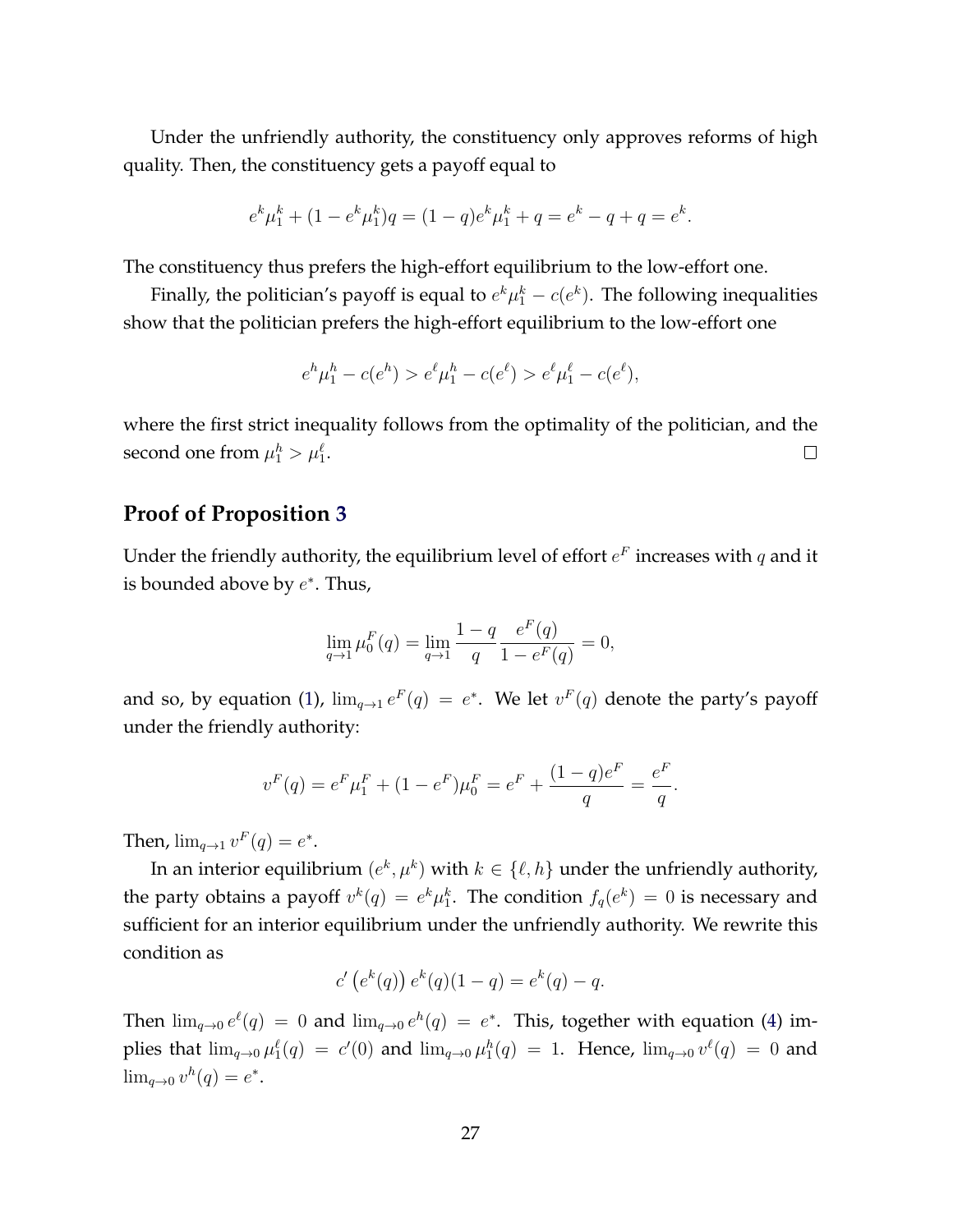When the cost function is highly convex, the party ranks the friendly authority over the unfriendly one. To see why, note that the party's payoff under the friendly authority,  $v<sup>F</sup>(q)$ , strictly decreases with q when the cost function is highly convex (see Lemma [1](#page-13-1) and the definition of highly convex cost functions in terms of the Arrow-Pratt coefficient). Since  $\lim_{q\to 1} v^F(q) = e^*$ , the party's payoff is bounded below by  $e^*$ . On the contrary, the party's payoff  $v^h(q)$  under the unfriendly authority is bounded above by  $e^*$ . Indeed,  $v^h(q)$  strictly decreases with *q* (see Lemma [2\)](#page-17-1) and  $\lim_{q\to 0} v^h(q) =$  $e^*$ .

When the cost function is mildly convex, the ranking over authorities depends on the value of the approval probability *q*. To see why, note that  $v^F(q)$  strictly increases with *q* when the cost function is mildly convex (see Lemma [1](#page-13-1) and the definition of mildly convex cost functions in terms of the Arrow-Pratt coefficient). Moreover,  $\lim_{q\to 1} v^F(q) = e^*$ , so  $v^F(q) < e^*$  for all  $q \in (0,1)$ . Instead,  $\lim_{q\to 0} v^h(q) = e^*$ . Then,  $v^h(q) > v^F(q)$  for *q* close to zero. Finally, under the unfriendly authority, the party's payoff strictly decreases with *q* (see Lemma [2\)](#page-17-1). Thus, the party ranks the high-effort equilibrium under the unfriendly authority over the interior equilibrium under the friendly one if and only if *q* is below a threshold  $\bar{q}$ .  $\Box$ 

# <span id="page-29-0"></span>**B Sufficient conditions to rank equilibria for arbitrary cost functions**

Proposition [3](#page-19-0) characterizes the party's preferred equilibrium and authority when the cost function is either mildly convex or highly convex. Some cost functions are neither mildly convex, nor highly convex. For arbitrary cost functions satisfying the assumptions in Section [2,](#page-8-1) Proposition [B.1](#page-29-1) and Proposition [B.2](#page-31-4) below provide sufficient conditions for the existence of an unambiguous ranking over authorities.

Proposition [B.1](#page-29-1) defines a lower bound for the equilibrium level of effort under the friendly authority and an upper bound for the equilibrium level of effort under the unfriendly authority. These are  $z_1$  and  $z_2$ , respectively. These levels of effort provide bounds for the party's payoff under the two authorities.

<span id="page-29-1"></span>**PROPOSITION B.1.** Fix  $q \leq q^{\dagger}$  and let  $z_1 = \frac{q[1-c'(q)]}{1-qc'(q)}$  and  $z_2 = q[1+(1-q)c'(q)]$ . If

$$
z_2c'(z_2) > \frac{1 - c'(z_1)}{1 - qc'(z_1)},
$$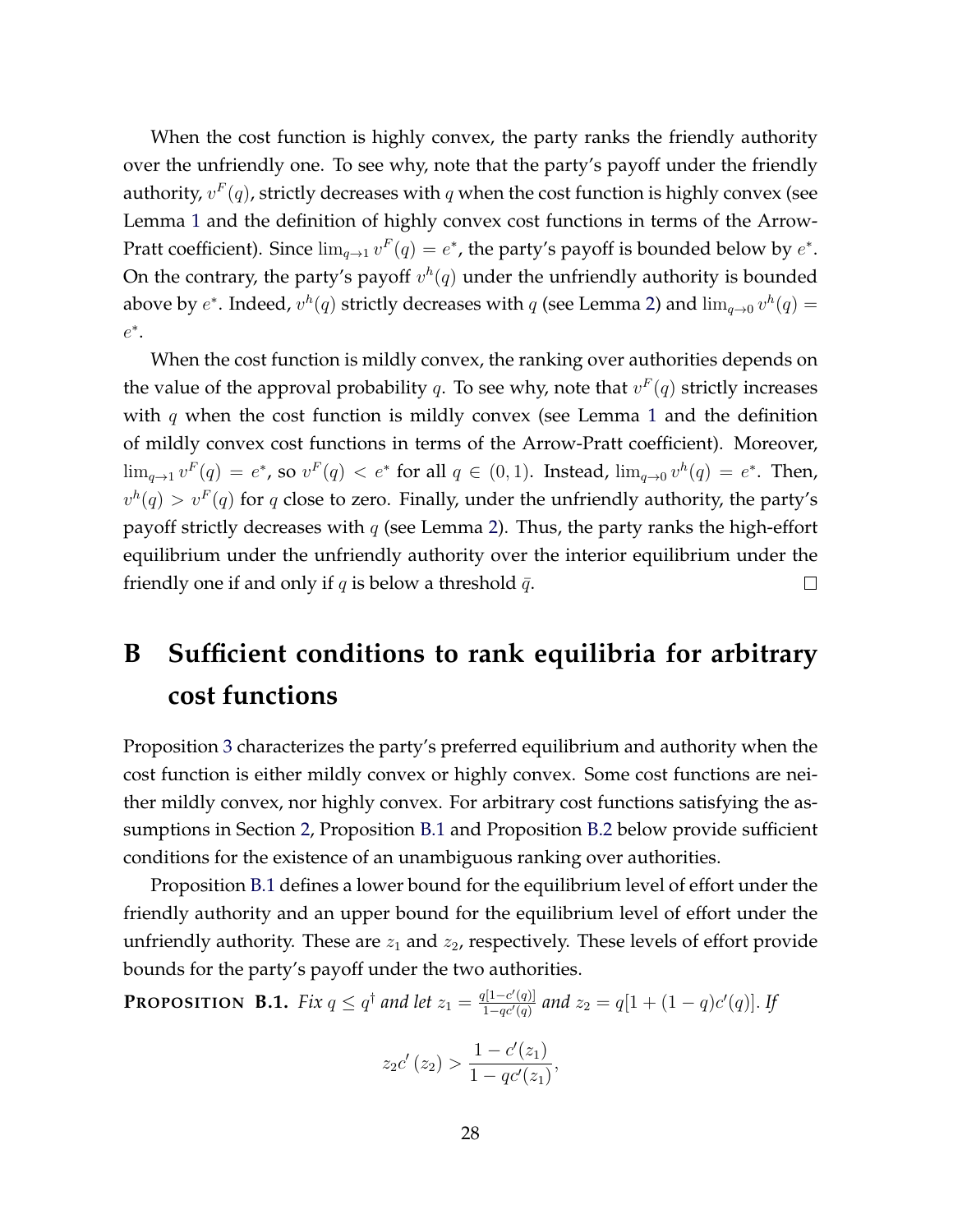*then the party is better off in any interior equilibrium under the unfriendly authority than in the interior equilibrium under the friendly authority.*

**Proof.** The party's equilibrium payoff under the friendly authority is  $e^F \mu_1^F + (1 (e^F)\mu_0^F=e^F/q.$  By equation [\(A-1\)](#page-24-0), we have:

<span id="page-30-0"></span>
$$
\frac{e^F}{q} = [1 - c'(e^F)] \frac{1 - e^F}{1 - q}.
$$
 (B-1)

The equilibrium value of  $\mu_0^F$  is such that  $\pi(1) = q$ . Hence

$$
e^{F} = \frac{\mu_0^F q}{1 - q(1 - \mu_0^F)} = \frac{\mu_0^F q}{1 - qc'(e^F)},
$$

where the second equality follows from equation [\(1\)](#page-11-3). Using this expression into equation [\(B-1\)](#page-30-0), we get

$$
\frac{e^F}{q} = \frac{1 - c'(e^F)}{1 - qc'(e^F)}.
$$

Note that  $z_1 \in (0, q)$ . Define the function  $v(x; q) = (1 - x)/(1 - qx)$  and observe that  $v(\cdot; q)$  is decreasing for every *q*. If  $e^F < z_1$ , we have

$$
\frac{e^F}{q} < \frac{z_1}{q} = v(c'(q); q) < v(c'(e^F); q) = \frac{1 - c'(e^F)}{1 - qc'(e^F)}.
$$

This contradicts equation [\(B-1\)](#page-30-0), hence Proposition [1.](#page-11-2) We conclude that  $e^F \ge z_1$ . This implies that, fixing *q*, the party's payoff in the interior equilibrium under the friendly authority is bounded above by  $\overline{v}^F(q) \equiv [1 - c'(z_1)]/[1 - qc'(z_1)].$ 

Consider the unfriendly authority and pick an arbitrary interior equilibrium  $(e^k, \mu^k)$ . The party's equilibrium is  $e^k \mu_1^k = e^k c'(e^k) = (e^k - q)/(1 - q)$ . Note that  $z_2 > q$ . If  $e^k \in (q, z_2)$ , we have

$$
\frac{e^k - q}{1 - q} < \frac{z_2 - q}{1 - q} = qc'(q) < e^k c'(e^k).
$$

This contradicts  $e^{k}\mu_1^k = (e^k - q)/(1 - q)$ . We conclude  $e^k \ge z_2$ . The party's payoff is thus bounded below by  $\underline{v}^N(q) \equiv z_2 c'(z_2)$ .

The party is better off under the unfriendly authority than under the friendly one if  $\underline{v}^N(q) > \overline{v}^F(q)$ .  $\Box$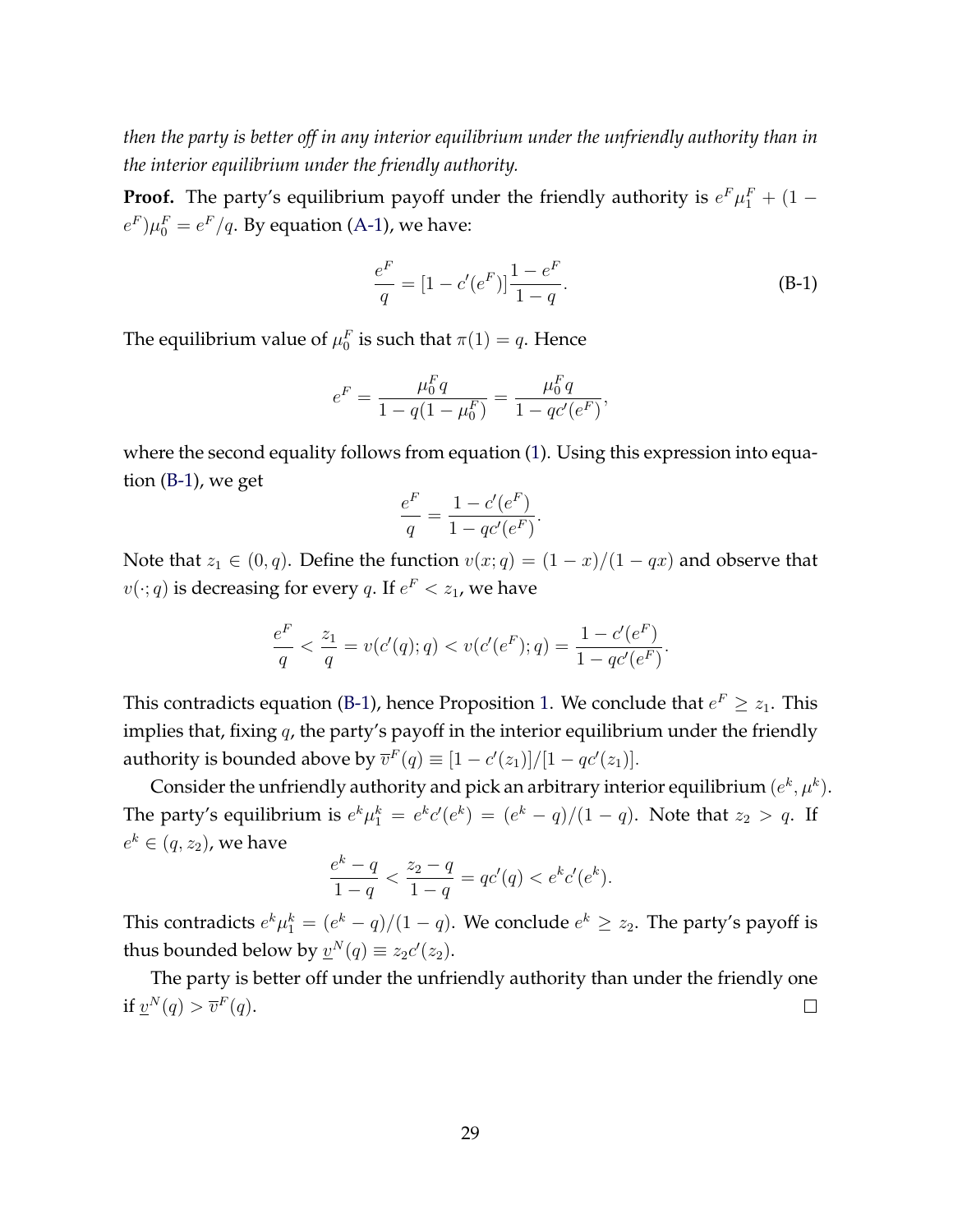As in the previous result, also Proposition [B.2](#page-31-4) defines bounds on the equilibrium levels of effort under the two authorities. Differently from Proposition [B.1,](#page-29-1) Proposition [B.2](#page-31-4) uses the bounds to show that the party's payoff under the friendly is higher than under the unfriendly one.

<span id="page-31-4"></span>**PROPOSITION B.2.** Fix  $q \leq q^{\dagger}$  and define  $z_3 = q + (1-q) \frac{1-c'(q)}{1-qc'(q)}$ . If  $z_3c'(z_3) > 1$ , then the *party is better off in the interior equilibrium under the friendly authority than in any interior equilibrium under the unfriendly authority.*

**Proof.** Let  $\chi \in (0,1)$  be the solution of  $\chi c'(\chi) = 1$ . Since *c* is increasing and  $c'(1) > 1$ , this is well defined. By construction and by the convexity of  $c$ :  $c'(1) > c'(\chi) = 1/\chi > 1$ .

Pick an interior equilibrium under the unfriendly authority,  $(e^k, \mu^k)$ . If  $e^k \geq \chi$ , equation [\(4\)](#page-15-2) implies that the party's equilibrium payoff is  $e^{k}\mu_1^k = e^{k}c'(e^{k}) > 1$ . This establishes a contradiction because the approval probability is bounded above by 1. Hence, we must have  $e^k < \chi$ . We conclude that the party's equilibrium payoff  $e^{k}\mu_1^k = (e^k - q)/(1 - q)$  is bounded above by  $\overline{v}^N \equiv (\chi - q)/(1 - q)$ .

Now consider the interior equilibrium under the friendly authority. Recall that  $e<sup>F</sup>$  < q. Following the same steps of the proof of Proposition [B.1,](#page-29-1) we can conclude that the party's payoff are bounded below by  $\underline{v}^F(q) \equiv [1 - c'(q)]/[1 - qc'(q)]$ .

The party prefers the interior equilibrium under the friendly authority to any of the equilibria under the unfriendly authority if  $v<sup>F</sup>(q) > \overline{v}<sup>N</sup>(q)$  or equivalently if  $z_3 > \chi$ . The function  $x \mapsto xc'(x)$  is strictly increasing in  $x$ ,  $z_3 > k$  if and only if  $z_3c'(z_3) > 1.$  $\Box$ 

# **References**

- <span id="page-31-0"></span>**Albano, Gian Luigi and Alessandro Lizzeri**, "Strategic Certification and Provision of Quality," *International Economic Review*, 2001, *42* (1), 267–283.
- <span id="page-31-1"></span>**Alesina, Alberto and Guido Tabellini**, "Bureaucrats or Politicians? Part I: A Single Policy Task," *American Economic Review*, 2007, *97* (1), 169–179.
- <span id="page-31-2"></span>**and** , "Bureaucrats or Politicians? Part II: Multiple Policy Tasks," *Journal of Public Economics*, 2008, *92* (3-4), 426–447.
- <span id="page-31-3"></span>Alonso, Ricardo and Odilon Câmara, "Persuading Voters," American Economic Re*view*, November 2016, *106* (11), 3590–3605.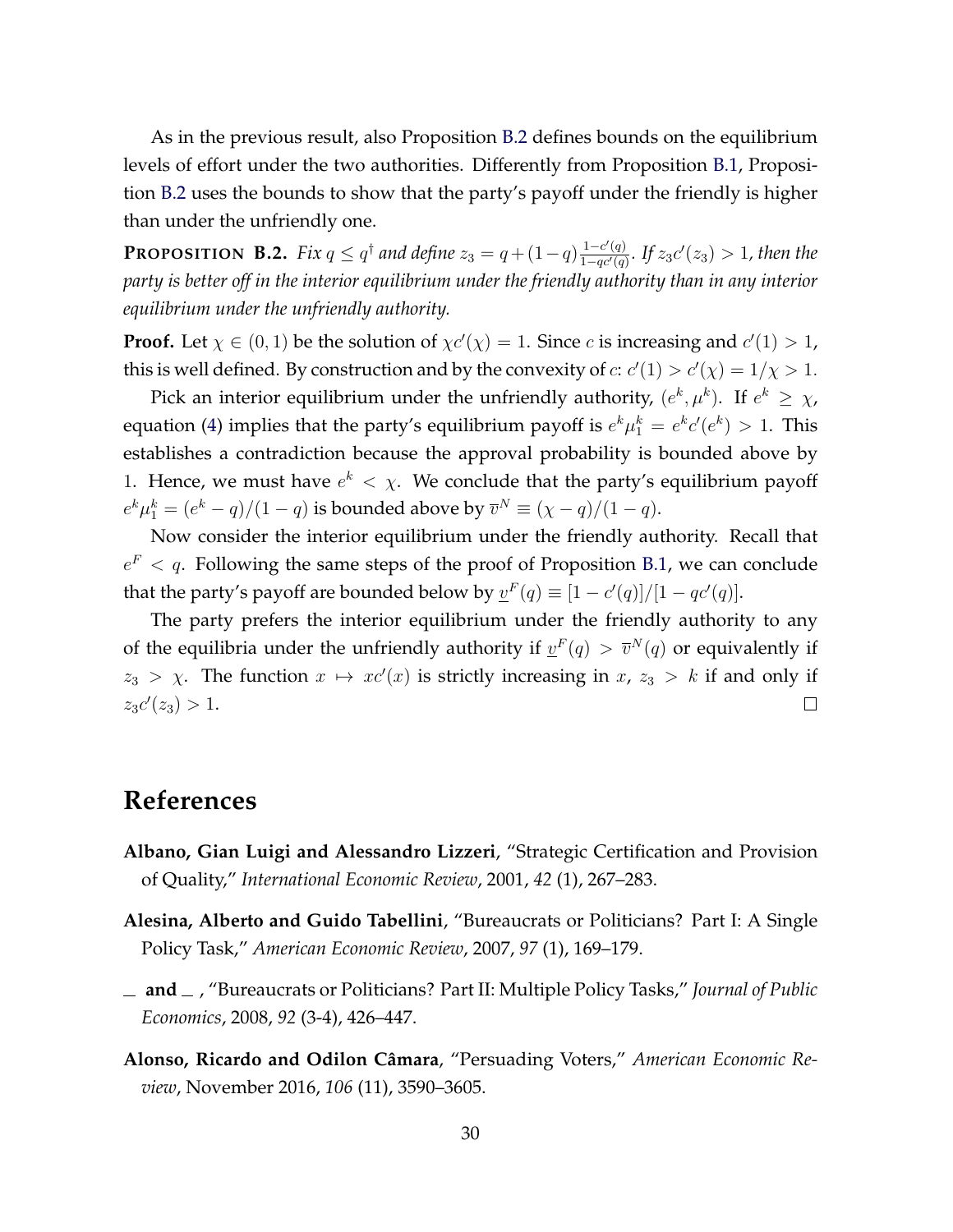- <span id="page-32-0"></span>**Ashworth, Scott**, "Electoral Accountability: Recent Theoretical and Empirical Work," *Annual Review of Political Science*, 2012, *15*, 183–201.
- <span id="page-32-4"></span>**Aumann, Robert J, Michael Maschler, and Richard E Stearns**, *Repeated Games with Incomplete Information*, MIT Press, 1995.
- <span id="page-32-12"></span>**Austen-Smith, David, Wioletta Dziuda, B ˚ard Harstad, and Antoine Loeper**, "Gridlock and Inefficient Policy Instruments," *Theoretical Economics*, 2019, *14* (4), 1483– 1534.
- <span id="page-32-6"></span>**Banks, Jeffrey S**, "Agency Budgets, Cost Information, and Auditing," *American Journal of Political Science*, 1989, *33* (3), 670–699.
- <span id="page-32-10"></span>**Bardhi, Arjada and Yingni Guo**, "Modes of Persuasion toward Unanimous Consent," *Theoretical Economics*, 2018, *13* (3), 1111–1149.
- <span id="page-32-5"></span>**Bizzotto, Jacopo and Bård Harstad, "The Choice of Certifier in Endogenous Mar**kets," *Available at SSRN 3730508*, 2020.
- <span id="page-32-8"></span>**, Eduardo Perez-Richet, and Adrien Vigier**, "Communication via Third Parties," *Available at SSRN 3530804*, 2021.
- <span id="page-32-2"></span>**Boleslavsky, Raphael and Christopher Cotton**, "Grading Standards and Education Quality," *American Economic Journal: Microeconomics*, 2015, *7* (2), 248–79.
- <span id="page-32-3"></span>**and Kyungmin Kim**, "Bayesian Persuasion and Moral Hazard," *Working paper*, 2021.
- <span id="page-32-7"></span>**Bueno de Mesquita, Ethan and Matthew C Stephenson**, "Regulatory Quality under Imperfect Oversight," *The American Political Science Review*, 2007, *101* (3), 605–620.
- <span id="page-32-11"></span>**Chan, Jimmy, Seher Gupta, Fei Li, and Yun Wang**, "Pivotal Persuasion," *Journal of Economic Theory*, 2019, *180*, 178–202.
- <span id="page-32-9"></span>**Dragu, Tiberiu, Xiaochen Fan, and James H Kuklinski**, "Designing Checks and Balances," *Quarterly Journal of Political Science*, 2014, *9* (1), 45–86.
- <span id="page-32-1"></span>**Duggan, John and César Martinelli, "The Political Economy of Dynamic Elections:** Accountability, Commitment, and Responsiveness," *Journal of Economic Literature*, 2017, *55* (3), 916–84.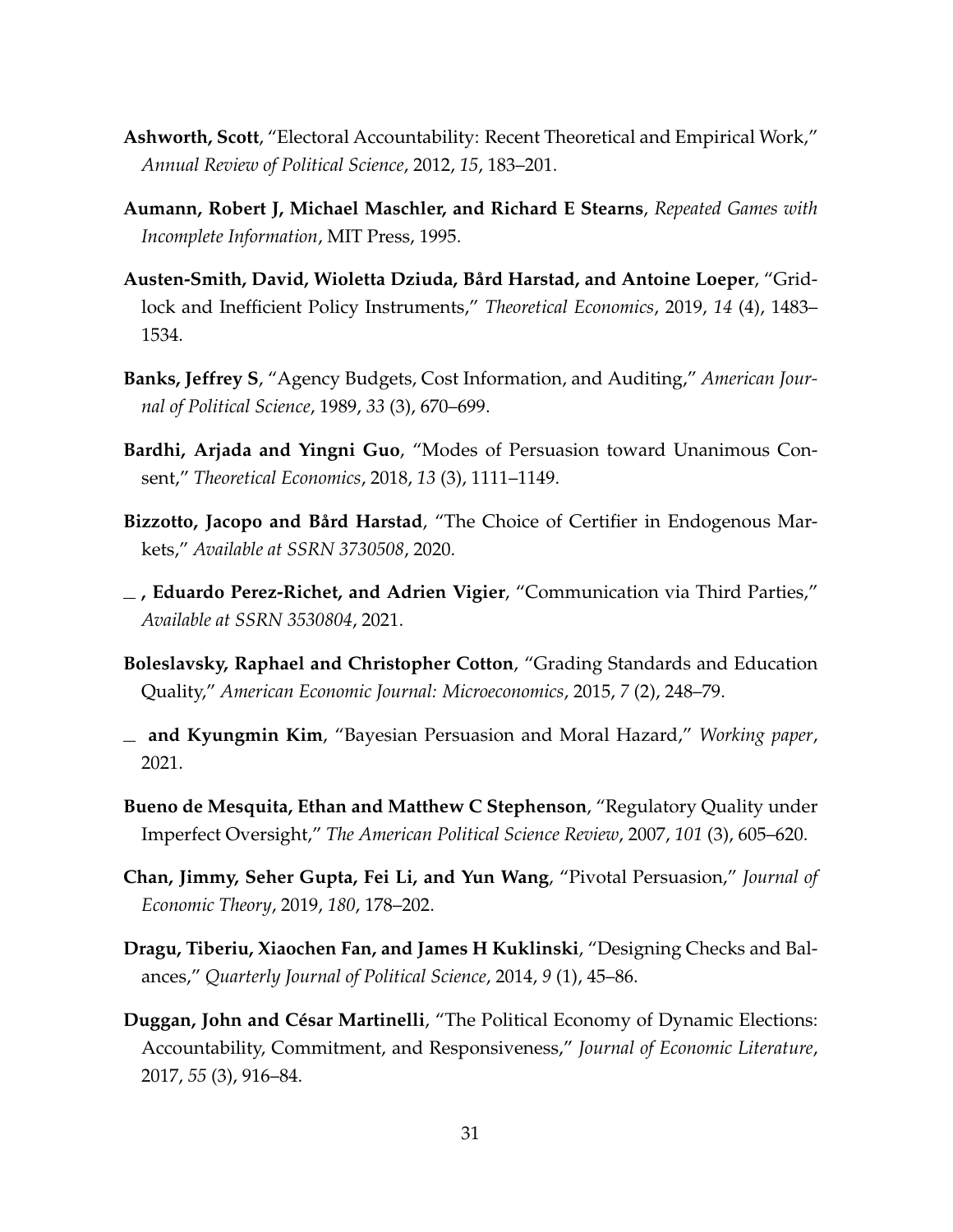- <span id="page-33-9"></span>**Feng, Xin and Jingfeng Lu**, "The Optimal Disclosure Policy in Contests with Stochastic Entry: A Bayesian Persuasion Perspective," *Economics Letters*, 2016, *147*, 103–107.
- <span id="page-33-5"></span>**Gailmard, Sean and John W Patty**, "Formal Models of Bureaucracy," *Annual Review of Political Science*, 2012, *15* (1), 353–377.
- <span id="page-33-3"></span>**Georgiadis, George and Balazs Szentes**, "Optimal Monitoring Design," *Econometrica*, 2020, *88* (5), 2075–2107.
- <span id="page-33-10"></span>**Heese, Carl and Stephan Lauermann**, "Persuasion and Information Aggregation in Large Elections," *Working paper*, 2021.
- <span id="page-33-0"></span>Hölmstrom, Bengt, "Moral Hazard and Observability," The Bell Journal of Economics, 1979, pp. 74–91.
- <span id="page-33-8"></span>**Huber, John D, Charles R Shipan, and Madelaine Pfahler**, "Legislatures and Statutory Control of Bureaucracy," *American Journal of Political Science*, 2001, *45* (2), 330– 345.
- <span id="page-33-7"></span>**Iaryczower, Matias, Garrett Lewis, and Matthew Shum**, "To Elect or to Appoint? Bias, Information, and Responsiveness of Bureaucrats and Politicians," *Journal of Public Economics*, 2013, *97*, 230–244.
- <span id="page-33-2"></span>**Kamenica, Emir**, "Bayesian Persuasion and Information Design," *Annual Review of Economics*, 2019, *11* (1), 249–272.
- <span id="page-33-1"></span>**and Matthew Gentzkow**, "Bayesian Persuasion," *American Economic Review*, October 2011, *101* (6), 2590–2615.
- <span id="page-33-11"></span>**Krehbiel, Keith**, *Pivotal Politics: A Theory of US Lawmaking*, University of Chicago Press, 1998.
- <span id="page-33-4"></span>**Lizzeri, Alessandro**, "Information Revelation and Certification Intermediaries," *The RAND Journal of Economics*, 1999, pp. 214–231.
- <span id="page-33-12"></span>**Mas-Colell, Andreu, Michael D Whinston, and Jerry R Green**, *Microeconomic Theory*, Oxford University Press, 1995.
- <span id="page-33-6"></span>**Maskin, Eric and Jean Tirole**, "The Politician and the Judge: Accountability in Government," *American Economic Review*, September 2004, *94* (4), 1034–1054.